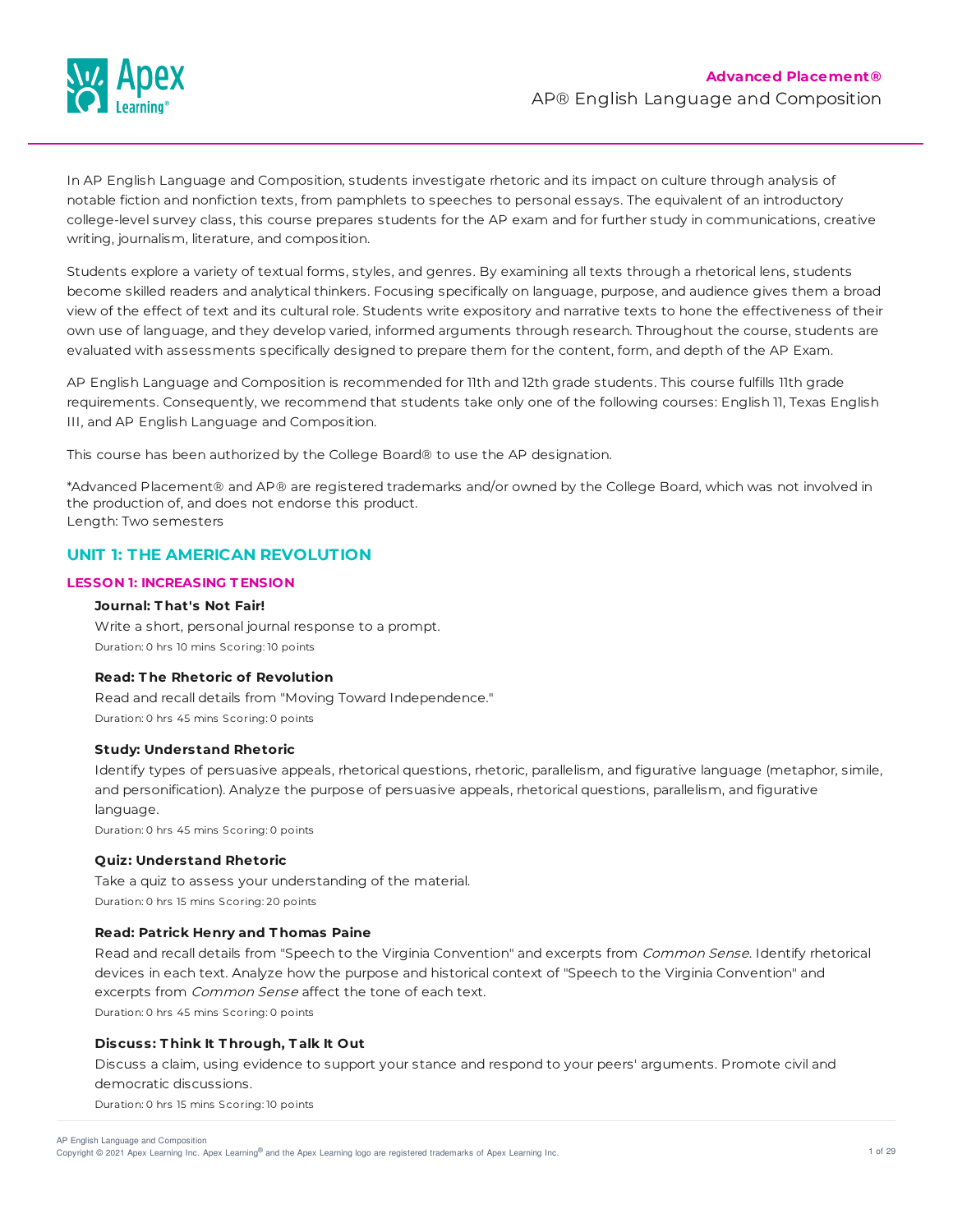### **Study: Analyze Rhetoric**

Determine the author's point of view or purpose by examining the rhetoric of "Speech to the Virginia Convention" and excerpts from Common Sense. Analyze and evaluate the effectiveness of the structure and rhetoric in both texts. Analyze how the purpose and historical context of "Speech to the Virginia Convention" and excerpts from Common Sense affect the tone of each text.

Duration: 0 hrs 45 mins Scoring: 0 points

#### **Quiz: Analyze Rhetoric**

Take a quiz to assess your understanding of the material. Duration: 0 hrs 15 mins Scoring: 20 points

### **Study: Explore Writing and Presenting an Argument**

Write an argument to support a claim. Develop the claim and the counterclaims thoroughly, addressing the possible biases of the audience. Use transitions and maintain a formal tone.

Duration: 0 hrs 45 mins Scoring: 0 points

#### **Checkup: Language Skills: Context**

Use context to determine the meaning of a word or phrase. Review connotation and denotation. Analyze how the connotation of a word enhances its emotional effect. Duration: 0 hrs 15 mins Scoring: 0 points

### **Project: Revision Strategies: Revising a Letter**

Revise a persuasive argument in order to thoroughly develop a response to the counterclaims. Duration: 0 hrs 45 mins Scoring: 60 points

### **Read: The American Crisis, No. 1**

Read and recall details from "The American Crisis." Duration: 0 hrs 45 mins Scoring: 0 points

# **Study: Analyze The American Crisis, No. 1**

Analyze "The American Crisis" and identify Paine's purpose, audience, tone and rhetorical appeals. Duration: 0 hrs 45 mins Scoring: 0 points

### **Quiz: Analyze The American Crisis, No. 1**

Take a quiz to assess your understanding of the material. Duration: 0 hrs 15 mins Scoring: 20 points

#### **Checkup: Practice Essay Writing**

Practice writing an essay for the AP exam. Duration: 1 hr Scoring: 0 points

### **LESSON 2: DECLARING INDEPENDENCE**

# **Journal: Defining Freedom**

Write a short, personal journal response to a prompt. Duration: 0 hrs 10 mins Scoring: 10 points

#### **Read: Letter to Pickering: Why Jefferson?**

Summarize and analyze the underlying message of Adams' recollection of the process of developing the Declaration of Independence.

Duration: 0 hrs 45 mins Scoring: 0 points

# **Study: Understand the Declaration of Independence**

Read and recall details from a study of the process by which the Declaration of Independence was written. Duration: 0 hrs 45 mins Scoring: 0 points

### **Quiz: Understand the Declaration of Independence**

Take a quiz to assess your understanding of the material.

Duration: 0 hrs 15 mins Scoring: 20 points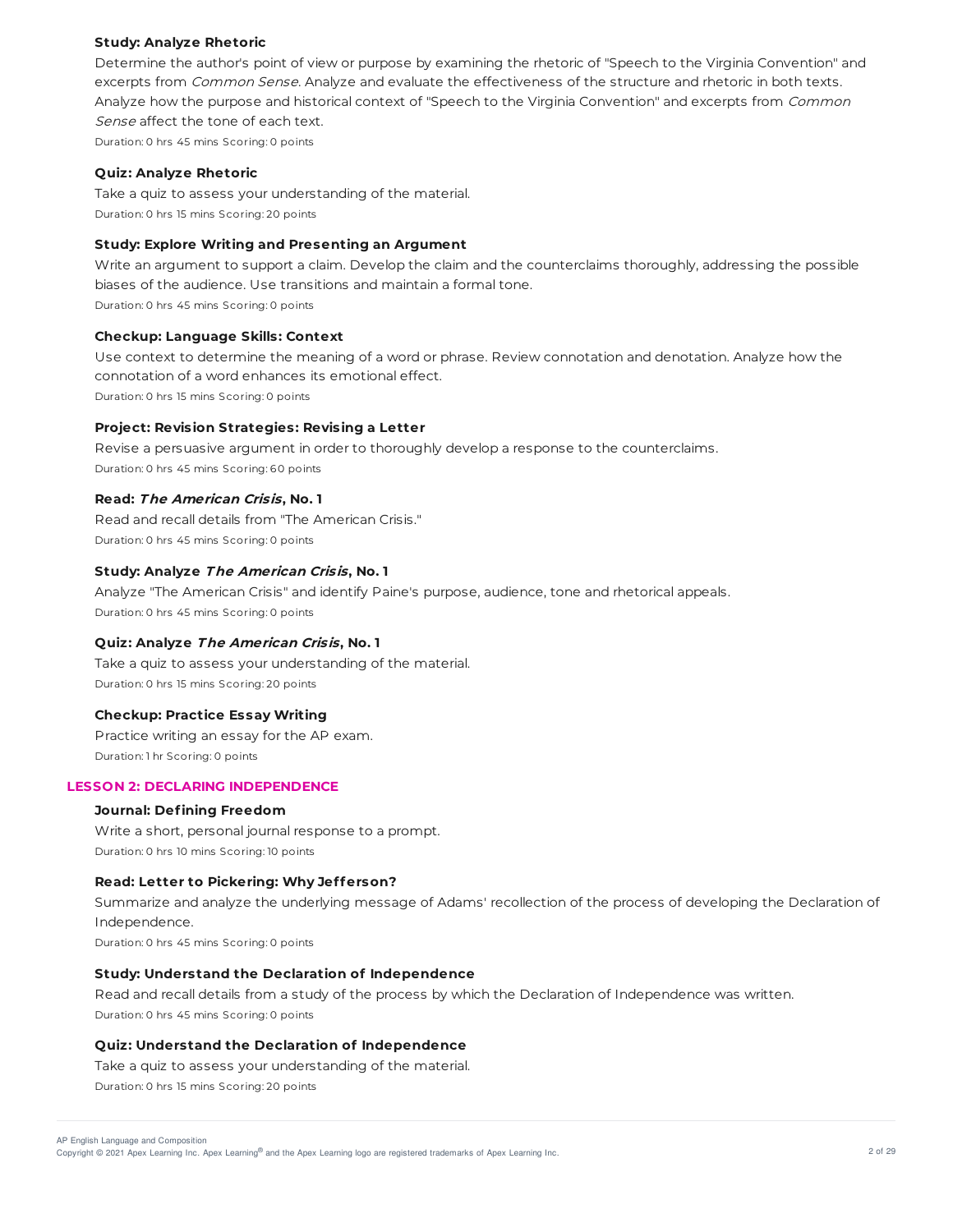# **Read: T he Declaration and Its Stylistic Artistry**

Determine the author's point of view or purpose by analyzing the rhetoric of The Declaration of Independence and the article "The Stylistic Artistry of the Declaration of Independence." Duration: 0 hrs 45 mins Scoring: 0 points

### **Discuss: T hink It T hrough, T alk It Out**

Discuss a claim. Draw on evidence from text or other resources. Duration: 0 hrs 15 mins Scoring: 10 points

### **Study: Analyze T he Declaration**

Analyze and evaluate the effectiveness of the structure of The Declaration of Independence, including whether the structure makes points clear, convincing, and engaging. Distinguish between deductive and inductive reasoning and analyze how the Declaration's reasoning supports the ultimate conclusion or purpose. Analyze how style and content contribute to the persuasiveness of the text.

Duration: 0 hrs 45 mins Scoring: 0 points

### **Quiz: Analyze the Declaration**

Take a quiz to assess your understanding of the material. Duration: 0 hrs 15 mins Scoring: 20 points

## **Study: Explore Writing an Analysis**

Write an analytical, explanatory essay. Use significant details to support the claim and use transitions to clearly connect ideas.

Duration: 0 hrs 45 mins Scoring: 0 points

### **Checkup: Language Skills: Parallel Structure**

Identify and revise sentences that do not have parallel structure to create parallelism. Duration: 0 hrs 15 mins Scoring: 0 points

# **Practice: Revision Strategies: Revise an Analysis Essay**

Revise an analysis essay. Duration: 0 hrs 40 mins Scoring: 40 points

### **Read: T he Rough Draf t of the Declaration of Independence**

Read and recall details from "The Rough Draft of the Declaration of Independence." Duration: 0 hrs 45 mins Scoring: 0 points

### **Study: Analyze the Rough Draf t of the Declaration of Independence**

Analyze the "Rough Draft of the Declaration of Independence" and determine how tone can affect appeals. Duration: 0 hrs 45 mins Scoring: 0 points

## **Quiz: Analyze the Rough Draf t of the Declaration of Independence**

Take a quiz to assess your understanding of the material. Duration: 0 hrs 15 mins Scoring: 20 points

#### **Checkup: Practice Essay Writing**

Practice writing an essay for the AP exam. Duration: 1 hr Scoring: 0 points

### **LESSON 3: SET T ING UP A NAT ION**

### **Journal: A New Nation**

Write a short, personal journal response to a prompt. Duration: 0 hrs 10 mins Scoring: 10 points

### **Read: Creating a System of Government**

Read and comprehend the Preamble to the Constitution, the Bill of Rights, and "Let's Give Up on the Constitution." Analyze the language of the Preamble to the Constitution. Summarize "Let's Give Up on the Constitution " and determine the author's purpose.

Duration: 0 hrs 45 mins Scoring: 0 points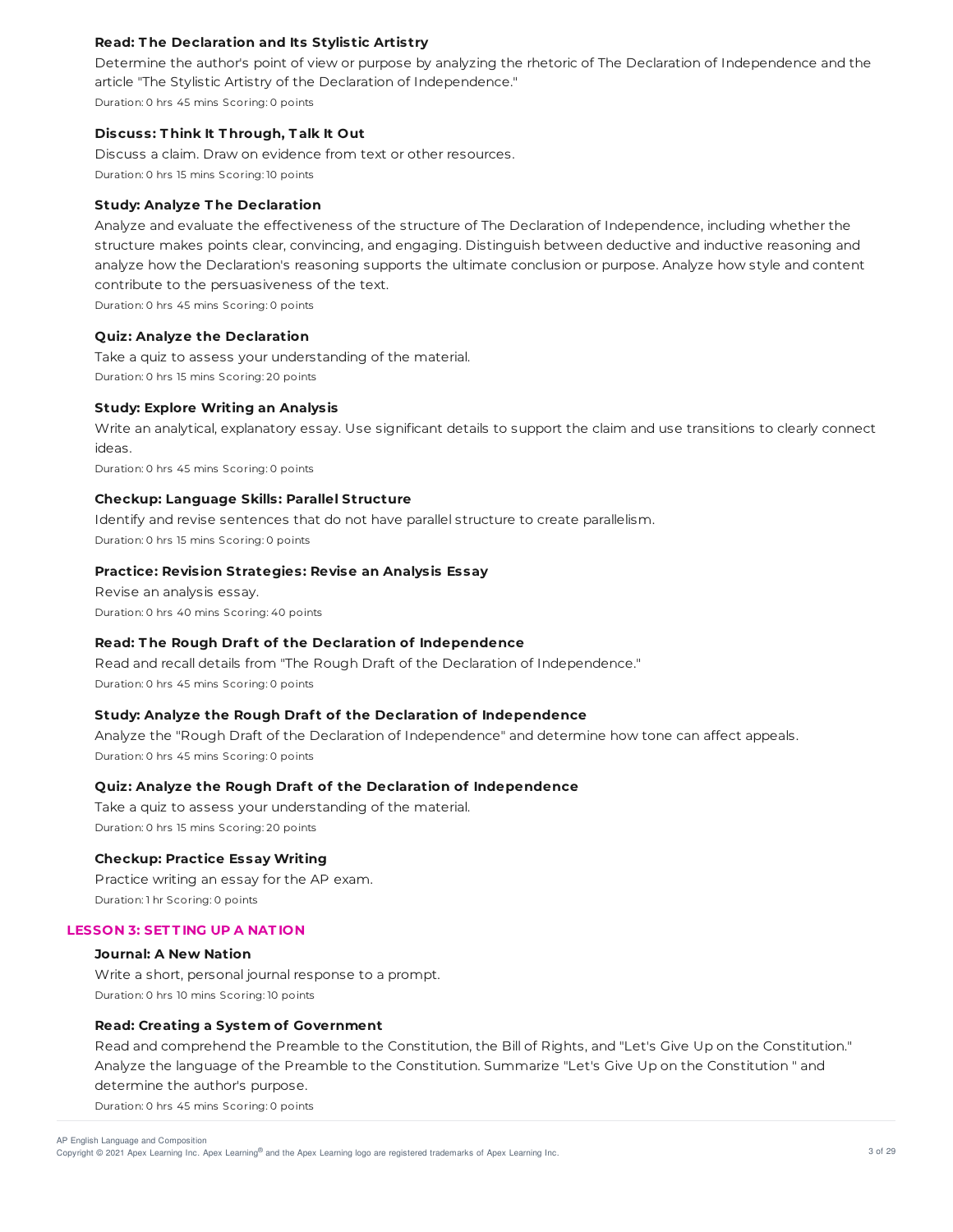### **Study: Understand the Constitution**

Read and recall details about the process by which the Constitution, Bill of Rights, and Supreme Court were created. Analyze the specific use of language in the Constitution and the Bill of Rights. Duration: 0 hrs 45 mins Scoring: 0 points

#### **Quiz: Understand the Constitution**

Take a quiz to assess your understanding of the material. Duration: 0 hrs 15 mins Scoring: 20 points

## **Read: T inker v. Des Moines**

Read and recall details from the majority opinion and dissent from the Tinker v. Des Moines Supreme Court case. Delineate the reasoning of the majority opinion and dissent from the Tinker v. Des Moines Supreme Court case. Duration: 0 hrs 45 mins Scoring: 0 points

### **Discuss: T hink It T hrough, T alk It Out**

Discuss a claim. Establish individual roles. Duration: 0 hrs 15 mins Scoring: 10 points

#### **Study: Analyze a Supreme Court Decision**

Evaluate the reasoning for the majority opinion and dissent in the Tinker v. Des Moines Supreme Court case. Duration: 0 hrs 45 mins Scoring: 0 points

#### **Quiz: Analyze a Supreme Court Decision**

Take a quiz to assess your understanding of the material. Duration: 0 hrs 15 mins Scoring: 20 points

#### **Study: Explore Writing an Evaluation**

Write an explanatory text to examine complex ideas. Use precise language and domain-specific vocabulary. Maintain a formal style and objective tone. Provide a concluding statement that supports the information presented. Duration: 0 hrs 45 mins Scoring: 0 points

#### **Checkup: Language Skills: Using Reference Materials**

Consult a dictionary and thesaurus to clarify the meaning of a word, its etymology, and its pronunciation. Verify the meaning of a word in the dictionary. Consult a thesaurus in order to replace overused or weak words. Duration: 0 hrs 15 mins Scoring: 0 points

#### **Practice: Revision Strategies**

Revise an explanatory essay. Duration: 0 hrs 40 mins Scoring: 40 points

### **Read: Address of Susan B. Anthony**

Read and recall details from "Address of Susan B. Anthony." Duration: 0 hrs 45 mins Scoring: 0 points

### **Study: Analyze the Address of Susan B. Anthony**

Analyze the ,Address of Susan B. Anthony, and identify parallelism, alliteration, tone and rhetorical context. Duration: 0 hrs 45 mins Scoring: 0 points

#### **Quiz: Analyze the Address of Susan B. Anthony**

Take a quiz to assess your understanding of the material. Duration: 0 hrs 15 mins Scoring: 20 points

# **Checkup: Practice Multiple Choice**

Practice answering multiple choice questions for the AP exam. Duration: 1 hr Scoring: 0 points

# **LESSON 4: WRAP-UP: T HE AMERICAN REVOLUT ION**

# **Review: T he American Revolution**

Prepare for the unit test by reviewing key concepts and skills.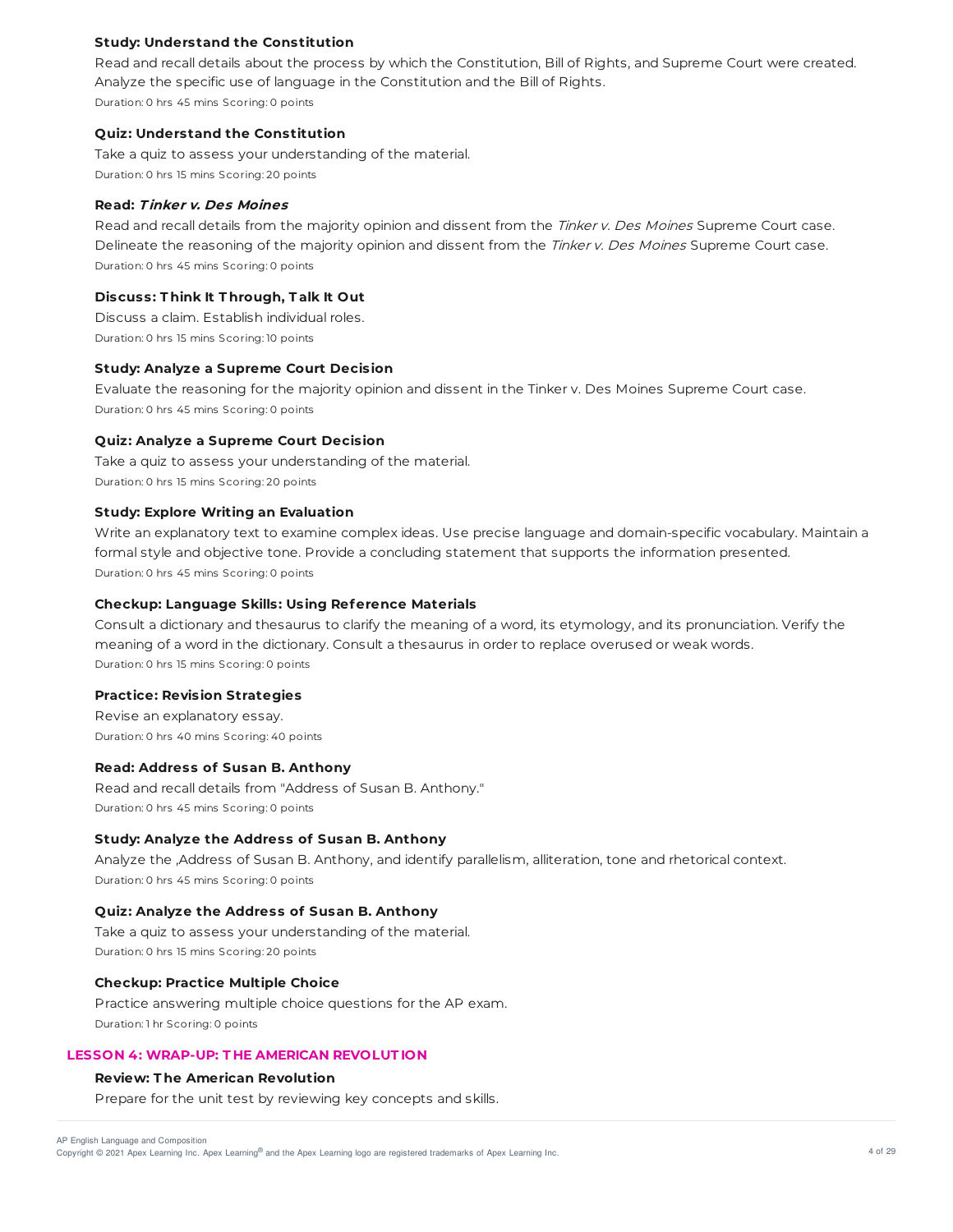Duration: 0 hrs 50 mins Scoring: 0 points

#### **T est (CS): T he American Revolution**

Take a computer-scored test to assess what you have learned in this unit. Duration: 0 hrs 30 mins Scoring: 50 points

#### **T est (T S): T he American Revolution**

Take a teacher-scored test to assess what you have learned in this unit. Duration: 0 hrs 30 mins Scoring: 45 points

# **UNIT 2: ROMANTICISM AND TRANSCENDENTALISM**

# **LESSON 1: WHIT MAN AND DICKINSON; INT O T HE WILD, PART I**

### **Journal: Is Poetry Art?**

Write a short, personal journal response to a prompt. Duration: 0 hrs 10 mins Scoring: 10 points

### **Read: Poetry as the Person**

Read and recall details from "Changing the Landscape of Poetry." Duration: 0 hrs 45 mins Scoring: 0 points

#### **Study: Understanding Poetry**

Identify and analyze the purpose or effect of poetic devices such as simile, metaphor, personification, alliteration, rhyme, slant rhyme, eye rhyme, meter, and imagery. Identify Romantic elements and analyze the use of paradox in a poem. Duration: 0 hrs 45 mins Scoring: 0 points

### **Quiz: Understanding Poetry**

Take a quiz to assess your understanding of the material. Duration: 0 hrs 15 mins Scoring: 20 points

### **Read: Whitman and Dickinson**

Identify and analyze the purpose or effect of poetic devices such as simile, metaphor, personification, alliteration, rhyme, slant rhyme, eye rhyme, meter, and imagery. Identify Romantic elements in select Whitman and Dickinson poems. Duration: 0 hrs 45 mins Scoring: 0 points

### **Discuss: T hink It T hrough, T alk It Out**

Discuss a claim. Ensure a hearing for a full range of positions on a topic or issue. Duration: 0 hrs 15 mins Scoring: 10 points

### **Study: Analyze Poetry**

Identify and analyze the purpose or effect of poetic devices such as simile, metaphor, personification, alliteration, rhyme, slant rhyme, eye rhyme, meter, and imagery. Identify Romantic elements in select Whitman and Dickinson poems. Compare Whitman and Dickinson's attitudes toward death. Duration: 0 hrs 45 mins Scoring: 0 points

#### **Quiz: Analyze Poetry**

Take a quiz to assess your understanding of the material. Duration: 0 hrs 15 mins Scoring: 20 points

### **Study: Explore Writing an Analysis**

Write an explanatory text to analyze the connection between two poems. Select significant and relevant evidence to support the claim. Provide a concluding statement that supports the information presented. Duration: 0 hrs 45 mins Scoring: 0 points

#### **Checkup: Language Skills: Dashes and Hyphens**

Identify the correct use of dashes and hyphens in sentences. Analyze the purpose and effect of dashes in writing. Duration: 0 hrs 15 mins Scoring: 0 points

#### **Practice: Revision Strategies**

Revise an analysis essay.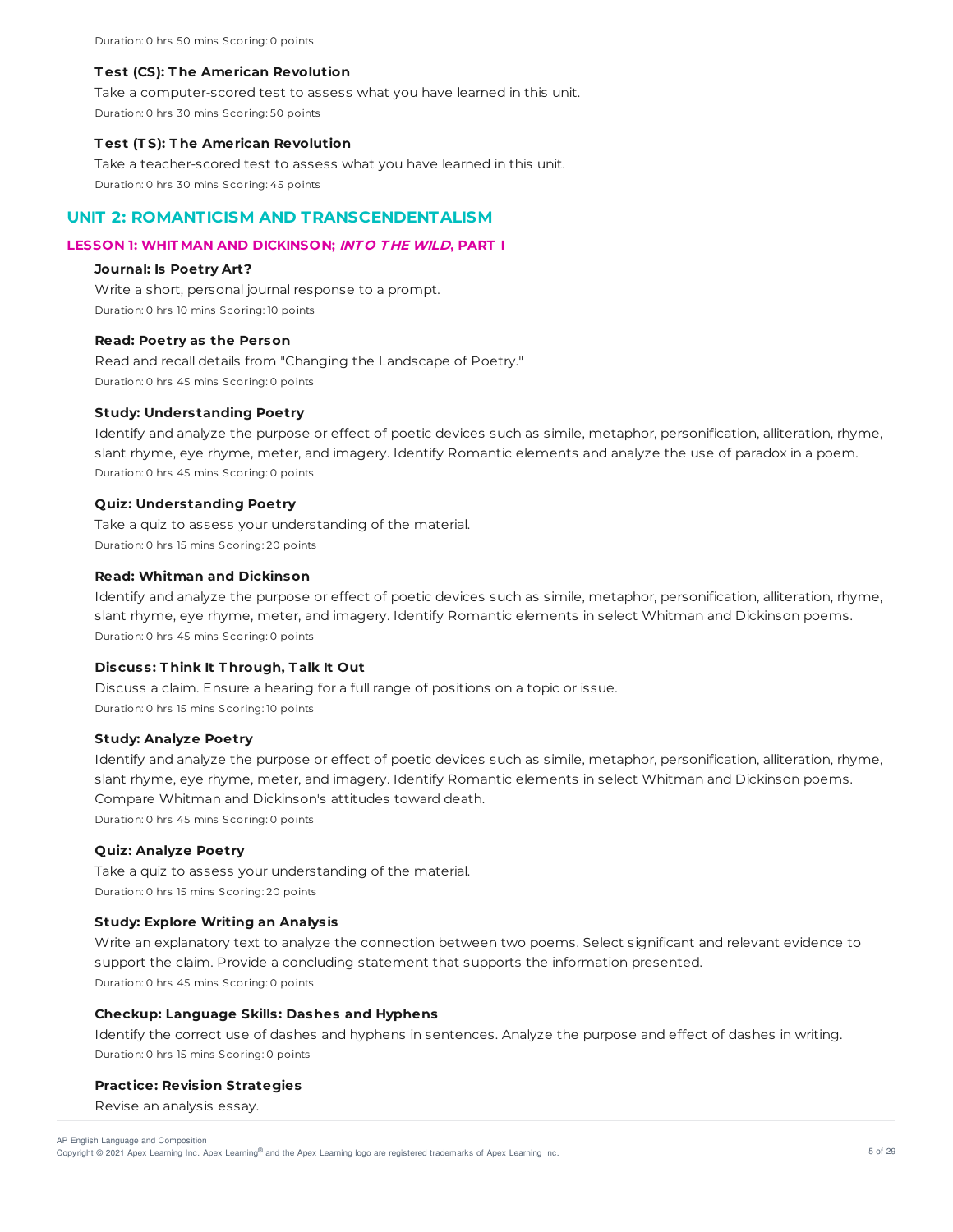Duration: 0 hrs 40 mins Scoring: 40 points

### **Read: Into the Wild Part I**

Read and recall details from "Into the Wild." Duration: 2 hrs Scoring: 0 points

### **Study: Analyze Into the Wild Part I**

Analyze "Into the Wild" and review its structure. Duration: 0 hrs 45 mins Scoring: 0 points

# **Quiz: Analyze Into the Wild Part I**

Take a quiz to assess your understanding of the material. Duration: 0 hrs 15 mins Scoring: 20 points

#### **Checkup: Practice Essay Writing**

Practice writing an essay for the AP exam. Duration: 1 hr Scoring: 0 points

## **LESSON 2: GOT HIC WRIT ING AND INT O T HE WILD, PART II**

### **Journal: Symbolism**

Write a short, personal journal response to a prompt. Duration: 0 hrs 10 mins Scoring: 10 points

#### **Read: A Complex Portrait**

Read and recall details from "A Complex Portrait: The Life and Legacy of Edgar Allan Poe." Duration: 0 hrs 45 mins Scoring: 0 points

### **Study: Understand Gothic Writing**

Identify elements and analyze the purpose, effect, and techniques of Gothic or "Dark Romantic" writing. Duration: 0 hrs 45 mins Scoring: 0 points

#### **Quiz: Understand Gothic Writing**

Take a quiz to assess your understanding of the material. Duration: 0 hrs 15 mins Scoring: 20 points

## **Read: "T he Raven" and "T he Philosophy of Composition"**

Identify and analyze the effect of poetic elements such as alliteration and meter in "The Raven." Read and recall details from "Philosophy of Composition." Duration: 0 hrs 45 mins Scoring: 0 points

### **Discuss: T hink It T hrough, T alk It Out**

Discuss a claim. Clarify, verify, or challenge ideas and conclusions. Duration: 0 hrs 15 mins Scoring: 10 points

### **Study: Analyze Poetry Readings**

Identify elements of interpretation such as tone of voice, pace of delivery, and use of emotion. Analyze the effect of two readings of "The Raven" based on tone of voice, pace of delivery, and use of emotion. Evaluate the strengths of each interpretation of "The Raven."

Duration: 0 hrs 45 mins Scoring: 0 points

#### **Quiz: Analyze Poetry Readings**

Take a quiz to assess your understanding of the material. Duration: 0 hrs 15 mins Scoring: 20 points

## **Study: Explore Writing a Narrative Poem**

Write a narrative poem that introduces a narrator, creates a particular tone and mood, and builds suspense. Duration: 0 hrs 45 mins Scoring: 0 points

### **Checkup: Language Skills: Denotation, Connotation, and Nuance**

Demonstrate an understanding of nuances in words that have similar denotations.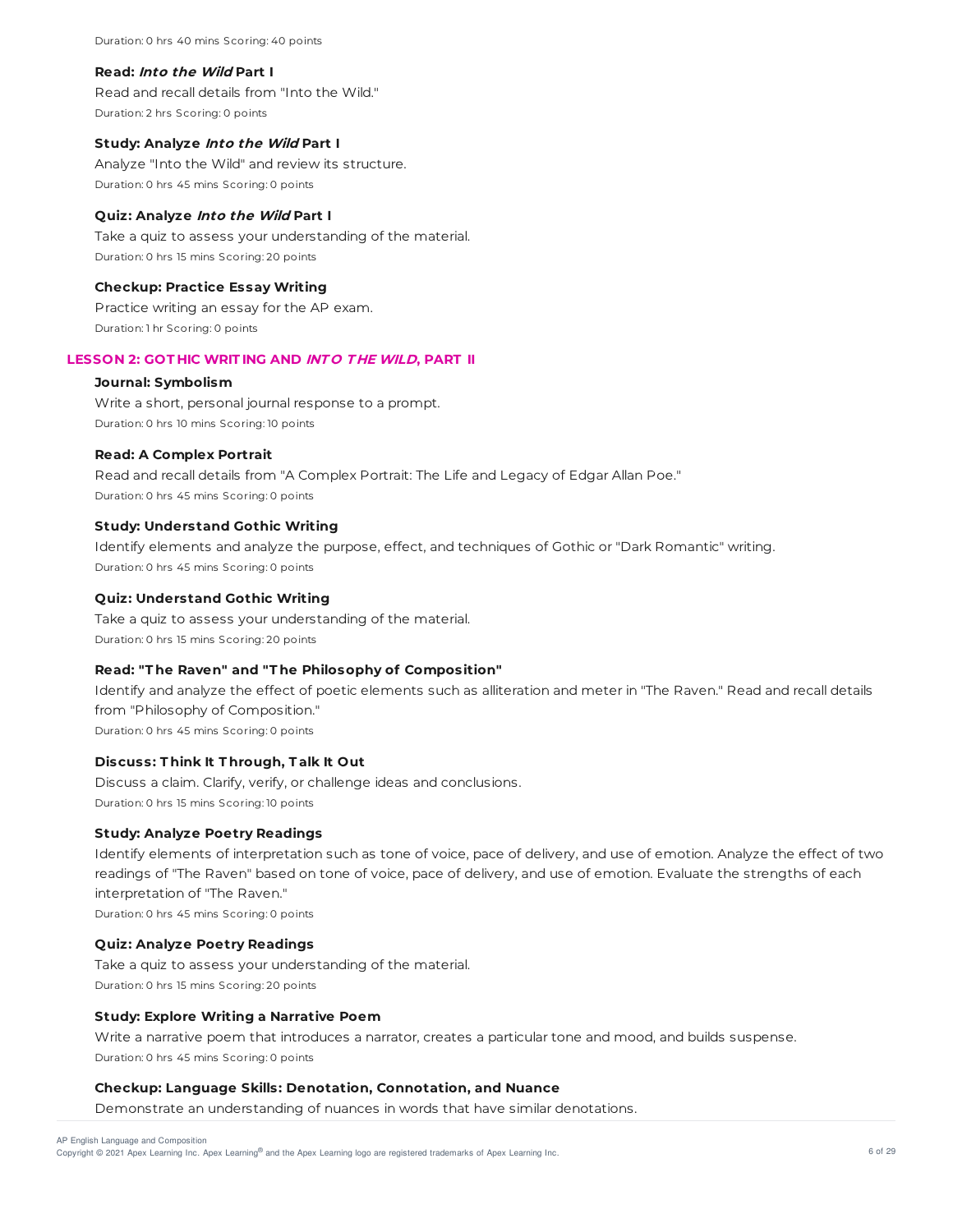Duration: 0 hrs 15 mins Scoring: 0 points

#### **Practice: Revision Strategies**

Revise a narrative poem. Duration: 0 hrs 40 mins Scoring: 40 points

### **Read: Into the Wild Part II**

Read and recall details from "Into the Wild." Duration: 2 hrs Scoring: 0 points

### **Study: Analyze Into the Wild Part II**

Analyze "Into the Wild" and identify inferences. Duration: 0 hrs 45 mins Scoring: 0 points

# **Quiz: Analyze Into the Wild Part II**

Take a quiz to assess your understanding of the material. Duration: 0 hrs 15 mins Scoring: 20 points

# **Checkup: Practice Multiple Choice**

Practice answering multiple choice questions for the AP exam. Duration: 1 hr Scoring: 0 points

# **LESSON 3: EMERSON AND T HOREAU; INT O T HE WILD, PART III**

### **Journal: Living Up to Expectations**

Write a short, personal journal response to a prompt. Duration: 0 hrs 10 mins Scoring: 10 points

# **Read: "Self-Reliance" and Walden**

Read and recall details from excerpts from "Self-Reliance" and excerpts from Walden. Analyze the purpose and structure of each of the texts. Duration: 0 hrs 45 mins Scoring: 0 points

# **Study: Understand T ranscendentalism**

Read and recall details about the background, beliefs, and writings of Emerson and Thoreau. Duration: 0 hrs 45 mins Scoring: 0 points

# **Quiz: Understand T ranscendentalism**

Take a quiz to assess your understanding of the material. Duration: 0 hrs 15 mins Scoring: 20 points

# **Read: "Resistance to Civil Government"**

Determine two or more of the central ideas of "Civil Disobedience." Determine the meaning of words as they are used in a text. Analyze and evaluate the structure of an argument, including whether the structure makes points clear, convincing, and engaging. Duration: 0 hrs 45 mins Scoring: 0 points

# **Discuss: T hink It T hrough, T alk It Out**

Discuss a claim. Set clear goals and deadlines. Duration: 0 hrs 15 mins Scoring: 10 points

# **Study: Analyze "Resistance to Civil Government"**

Determine two or more of the central ideas of "Civil Disobedience." Determine the meaning of words as they are used in a text. Analyze and evaluate the structure of an argument, including whether the structure makes points clear, convincing, and engaging. Analyze how the rhetorical style of "Civil Disobedience" contributes to its power. Duration: 0 hrs 45 mins Scoring: 0 points

### **Quiz: Analyze "Resistance to Civil Government"**

Take a quiz to assess your understanding of the material. Duration: 0 hrs 15 mins Scoring: 20 points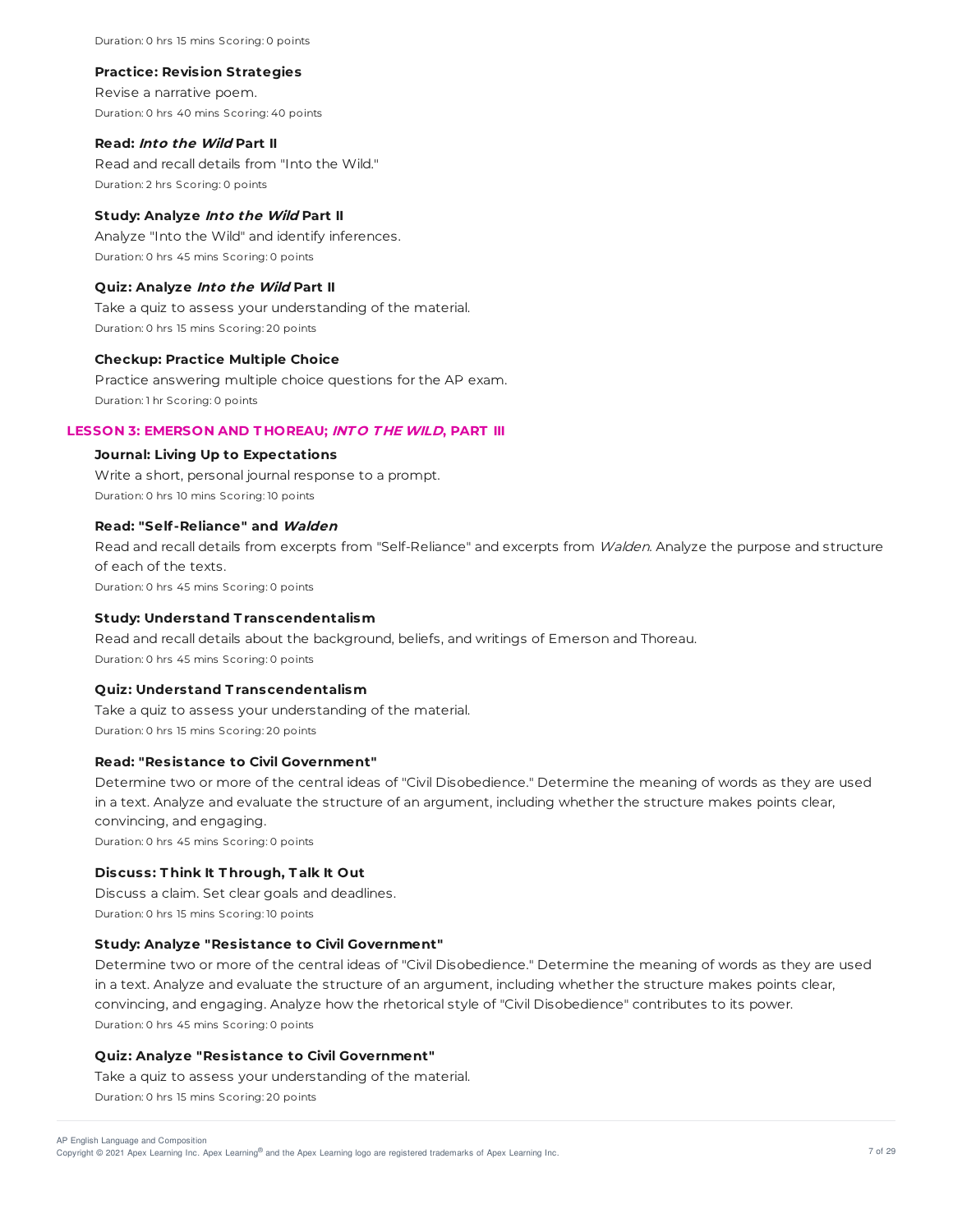### **Study: Explore Writing an Argumentative Speech**

Write an argument to support a claim. Create an organization that logically sequences a claim, counterclaims, reasons, and evidence. Use words and phrases to clarify the relationships between claims and counterclaims. Duration: 0 hrs 45 mins Scoring: 0 points

#### **Checkup: Speaking Skills: Speaking Rate and Volume**

Use an appropriate speaking rate and volume for a given audience. Duration: 0 hrs 15 mins Scoring: 0 points

### **Project: Revision Strategies: Revise an Argumentative Speech**

Revise a persuasive essay. Duration: 0 hrs 45 mins Scoring: 60 points

### **Read: Into the Wild Part III**

Read and recall details from "Into the Wild." Duration: 2 hrs Scoring: 0 points

### **Study: Analyze Into the Wild Part III**

Analyze "Into the Wild" and identify Krakauer's tone, and purpose. Duration: 0 hrs 45 mins Scoring: 0 points

#### **Quiz: Analyze Into the Wild Part III**

Take a quiz to assess your understanding of the material. Duration: 0 hrs 15 mins Scoring: 20 points

#### **Checkup: Practice Essay Writing**

Practice writing an essay for the AP exam. Duration: 1 hr Scoring: 0 points

# **LESSON 4: WRAP-UP: ROMANT ICISM AND T RANSCENDENT ALISM**

### **Review: Romanticism and T ranscendentalism**

Prepare for the unit test by reviewing key concepts and skills. Duration: 0 hrs 50 mins Scoring: 0 points

#### **T est (CS): Romanticism and T ranscendentalism**

Take a computer-scored test to assess what you have learned in this unit. Duration: 0 hrs 30 mins Scoring: 50 points

### **T est (T S): Romanticism and T ranscendentalism**

Take a teacher-scored test to assess what you have learned in this unit. Duration: 0 hrs 30 mins Scoring: 45 points

# **UNIT 3: THE AMERICAN NARRATIVE**

### **LESSON 1: HUMOR, SUBJECT IVIT Y, AND SAT IRE**

#### **Journal: T hat's Funny!**

Write a short, personal journal response to a prompt. Duration: 0 hrs 10 mins Scoring: 10 points

# **Read: "I Sell a Dog"**

Read and recall details from "I Sell a Dog." Analyze the comedic techniques in the text. Analyze how the structure and style contribute to the purpose of "I Sell a Dog." Duration: 0 hrs 45 mins Scoring: 0 points

#### **Study: Understand Mark T wain and Satire**

Read and recall details from "The Influence of Mark Twain." Duration: 0 hrs 45 mins Scoring: 0 points

#### **Quiz: Understand Mark T wain and Satire**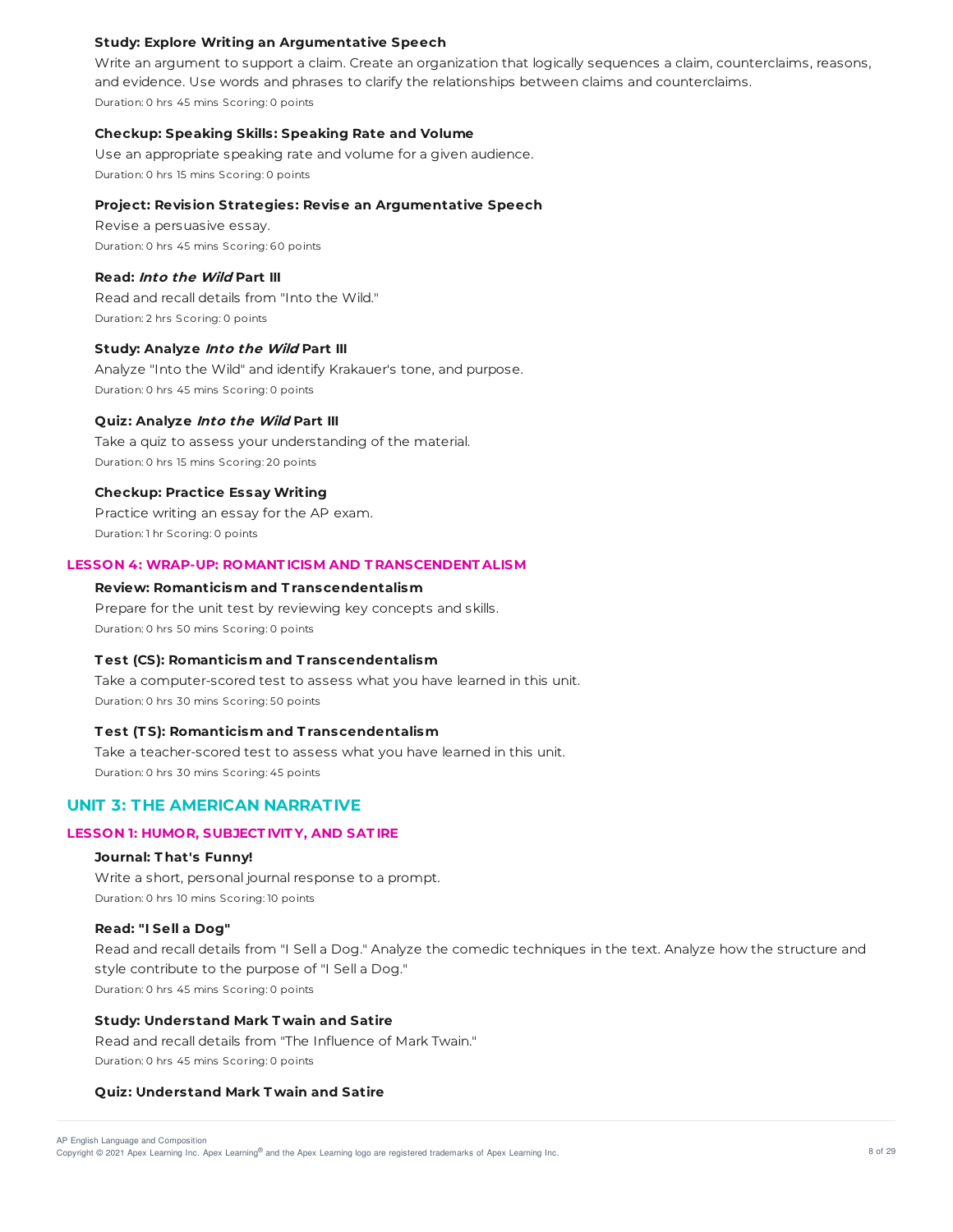Take a quiz to assess your understanding of the material. Duration: 0 hrs 15 mins Scoring: 20 points

# **Read: Life on the Mississippi**

Read and recall details from Life on the Mississippi. Analyze the comedic and narrative techniques in the text. Duration: 0 hrs 45 mins Scoring: 0 points

### **Discuss: T hink It T hrough, T alk It Out**

Discuss a claim. Pose and respond to questions that probe reasons and evidence. Duration: 0 hrs 15 mins Scoring: 10 points

### **Study: Analyze Life on the Mississippi**

Analyze the comedic and narrative techniques in Life on the Mississippi. Duration: 0 hrs 45 mins Scoring: 0 points

### **Quiz: Analyze Life on the Mississippi**

Take a quiz to assess your understanding of the material. Duration: 0 hrs 15 mins Scoring: 20 points

### **Study: Explore Writing a Narrative**

Write a personal narrative that includes comedic techniques. Introduce a narrator, and establish a point of view. Use sensory language to convey a vivid picture of the experience or event. Duration: 0 hrs 45 mins Scoring: 0 points

### **Checkup: Language Skills: Interpret Figures of Speech**

Apply the understanding that language changes over time. Interpret figures of speech in context and analyze their role in text.

Duration: 0 hrs 15 mins Scoring: 0 points

# **Practice: Revision Strategies**

Revise a narrative. Duration: 0 hrs 40 mins Scoring: 40 points

# **Read: "T he War Prayer"**

Read and recall details from "The War Prayer." Duration: 0 hrs 45 mins Scoring: 0 points

## **Study: Analyze "T he War Prayer"**

Analyze "The War Prayer" and identify polysyndeton, polyptoton, and asyndeton. Duration: 0 hrs 45 mins Scoring: 0 points

### **Quiz: Analyze "T he War Prayer"**

Take a quiz to assess your understanding of the material. Duration: 0 hrs 15 mins Scoring: 20 points

### **Checkup: Practice Essay Writing**

Practice writing an essay for the AP exam. Duration: 1 hr Scoring: 0 points

# **LESSON 2: FORMALIT Y IN PERSONAL NARRAT IVES AND SPEECHES**

### **Journal: Why Is Lincoln So Famous?**

Write a short, personal journal response to a prompt. Duration: 0 hrs 10 mins Scoring: 10 points

### **Read: Second Inaugural Address**

Determine two central ideas in Lincoln's Second Inaugural Address and how they build on one another. Determine the meaning of connotative words and phrases in the text. Analyze and evaluate how the structure of Lincoln's Second Inaugural Address makes points clear, convincing, and engaging, and how his rhetorical style supports his purpose. Duration: 0 hrs 45 mins Scoring: 0 points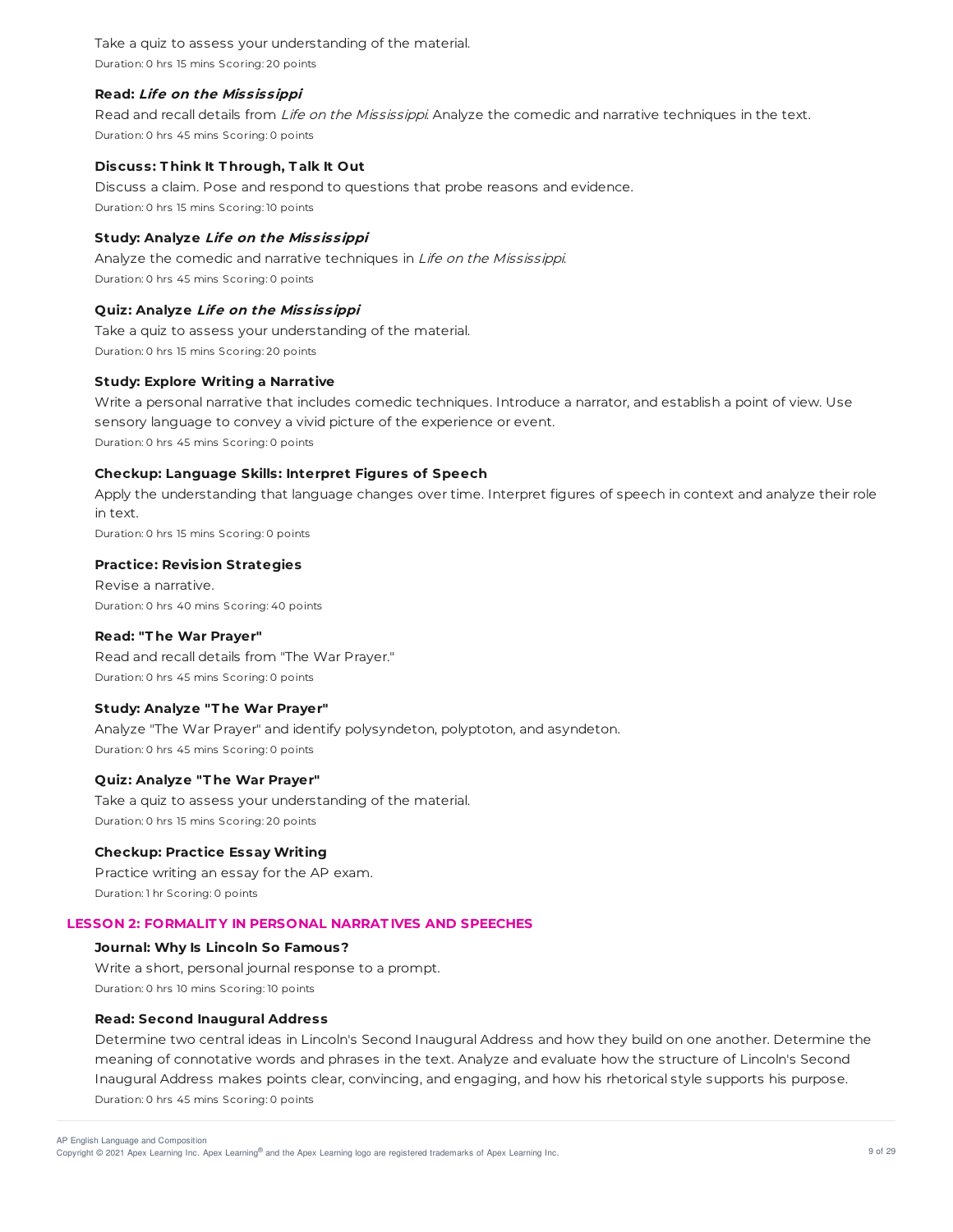# **Study: Understand T he Civil War**

Understand details about the Civil War. Duration: 0 hrs 45 mins Scoring: 0 points

#### **Quiz: Understand T he Civil War**

Take a quiz to assess your understanding of the material. Duration: 0 hrs 15 mins Scoring: 20 points

### **Read: Narrative of the Life of Frederick Douglass, an American Slave**

Read and recall details from an excerpt of The Narrative of the Life of Frederick Douglass. Analyze the way Douglass achieves an objective tone while writing a personal narrative. Duration: 0 hrs 45 mins Scoring: 0 points

#### **Discuss: T hink It T hrough, T alk It Out**

Discuss a claim. Respond thoughtfully to diverse perspectives. Duration: 0 hrs 15 mins Scoring: 10 points

### **Study: Analyze Narrative of the Life of Frederick Douglass, an American Slave**

Analyze the way Douglass achieves an objective tone while writing a personal narrative. Analyze and evaluate the effectiveness of the structure of Douglass's narrative. Duration: 0 hrs 45 mins Scoring: 0 points

### **Quiz: Analyze Narrative of the Life of Frederick Douglass, an American Slave**

Take a quiz to assess your understanding of the material. Duration: 0 hrs 15 mins Scoring: 20 points

# **Study: Explore Writing an Analysis**

Write an explanatory text that analyzes the narrative techniques of two different authors (Twain and Douglass). Develop the topic by providing relevant quotations from each narrative. Establish and maintain a formal style. Provide a concluding paragraph that supports the explanation. Duration: 0 hrs 45 mins Scoring: 0 points

### **Checkup: Language Skills: Word Patterns**

Recognize suffixes that change a word's part of speech. Revise wordy sentences by changing a word's part of speech. Duration: 0 hrs 15 mins Scoring: 0 points

#### **Practice: Revision Strategies**

Revise an explanatory essay. Duration: 0 hrs 40 mins Scoring: 40 points

## **Read: "What to the Slave is the Fourth of July?"**

Read and recall details from "What to the Slave is the Fourth of July?" Duration: 0 hrs 45 mins Scoring: 0 points

### **Study: Analyze "What to the Slave is the Fourth of July?"**

Analyze "What to the Slave is the Fourth of July?" and identify ethos, allusions and analogies. Duration: 0 hrs 45 mins Scoring: 0 points

#### **Quiz: Analyze "What to the Slave is the Fourth of July?"**

Take a quiz to assess your understanding of the material. Duration: 0 hrs 15 mins Scoring: 20 points

# **Checkup: Practice Essay Writing**

Practice writing an essay for the AP exam. Duration: 1 hr Scoring: 0 points

### **LESSON 3: DIARIES, JOURNALS, AND ESSAYS**

# **Journal: New Frontiers**

Write a short, personal journal response to a prompt.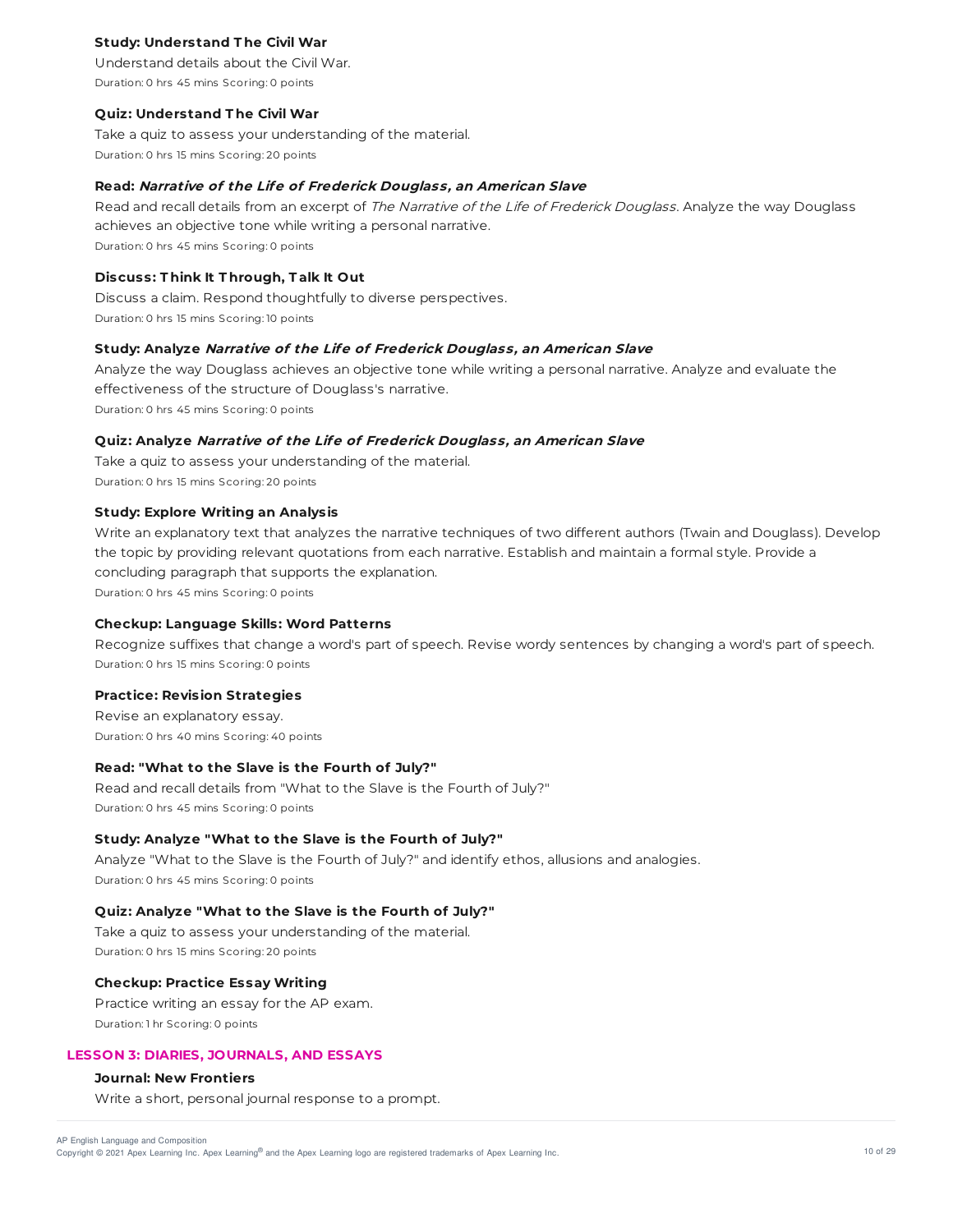Duration: 0 hrs 10 mins Scoring: 10 points

#### **Read: "Oregon"**

Analyze the structure of the argument in the article "Oregon." Analyze how the persuasive appeals in the article support the author's purpose. Duration: 0 hrs 45 mins Scoring: 0 points

### **Study: Understand Westward Expansion**

Analyze the logical fallacies in the arguments for Indian Removal, specifically non sequiturs, circular reasoning, and hasty generalizations. Duration: 0 hrs 45 mins Scoring: 0 points

## **Quiz: Understand Westward Expansion**

Take a quiz to assess your understanding of the material. Duration: 0 hrs 15 mins Scoring: 20 points

### **Read: Diary of a Pioneer Woman**

Analyze the narrative and rhetorical techniques Frink uses to convey her purpose in specific sections of the journal, and how Frink connects events in order to develop them over the course of the text. Analyze how the pioneers' beliefs about Native Americans were either reinforced or debunked. Duration: 0 hrs 45 mins Scoring: 0 points

### **Discuss: T hink It T hrough, T alk It Out**

Discuss a claim. Synthesize comments, claims, and evidence made on all sides of an issue. Duration: 0 hrs 15 mins Scoring: 10 points

### **Study: Analyze the Diary of a Pioneer Woman**

Analyze the narrative and rhetorical techniques Frink uses to convey her purpose in specific sections of the journal, and how Frink connects events in order to develop them over the course of the text. Analyze how the pioneers' beliefs about Native Americans were either reinforced or debunked. Duration: 0 hrs 45 mins Scoring: 0 points

# **Quiz: Analyze the Diary of a Pioneer Woman**

Take a quiz to assess your understanding of the material. Duration: 0 hrs 15 mins Scoring: 20 points

### **Study: Explore Writing an Argumentative Speech**

Write a speech that persuades an audience that there should or should not be a monument in Washington, D.C., dedicated to the pioneers. Create an organization that logically sequences a claim, counterclaims, reasons, and evidence in the format of a classical speech. Write two versions of the speech in order to appeal to two different audiences. Duration: 0 hrs 45 mins Scoring: 0 points

### **Checkup: Speaking Skills: Eye Contact and Purposeful Gestures**

Use consistent eye contact and purposeful gestures to engage an audience. Duration: 0 hrs 15 mins Scoring: 0 points

### **Project: Revision Strategies**

Revise a persuasive speech. Duration: 0 hrs 45 mins Scoring: 60 points

# **Read: "T he Significance of the Frontier in American History"**

Read and recall details from "The Significance of the Frontier in American History." Duration: 0 hrs 45 mins Scoring: 0 points

### **Study: Analyze "T he Significance of the Frontier in American History"**

Analyze "The Significance of the Frontier" and identify perspectives. Duration: 0 hrs 45 mins Scoring: 0 points

### **Quiz: Analyze "T he Significance of the Frontier in American History"**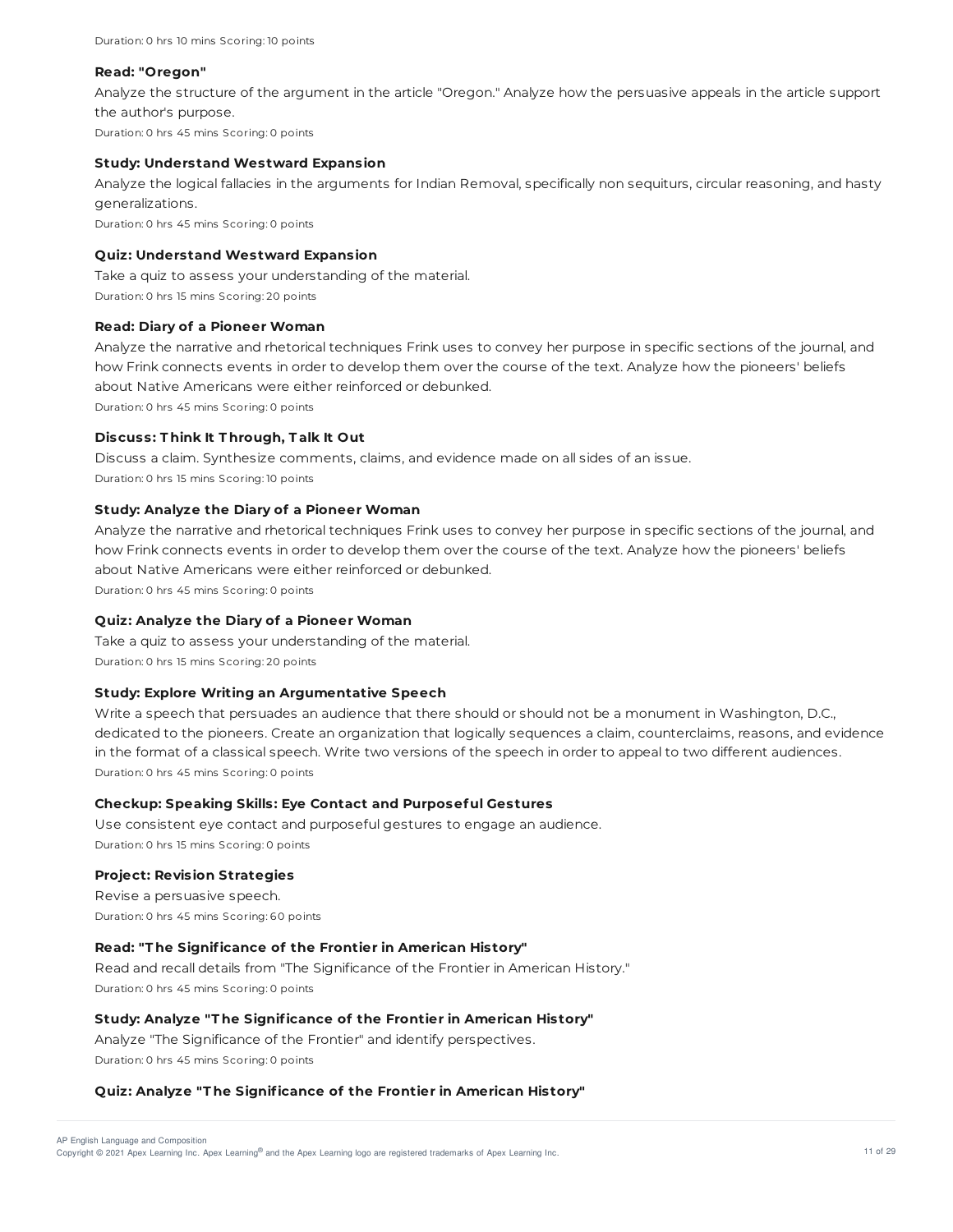Take a quiz to assess your understanding of the material. Duration: 0 hrs 15 mins Scoring: 20 points

### **Checkup: Practice Multiple Choice**

Practice answering multiple choice questions for the AP exam. Duration: 1 hr Scoring: 0 points

# **LESSON 4: WRAP-UP: T HE AMERICAN NARRAT IVE**

#### **Review: T he American Narrative**

Prepare for the unit test by reviewing key concepts and skills. Duration: 0 hrs 50 mins Scoring: 0 points

### **T est (CS): T he American Narrative**

Take a computer-scored test to assess what you have learned in this unit. Duration: 0 hrs 30 mins Scoring: 50 points

### **T est (T S): T he American Narrative**

Take a teacher-scored test to assess what you have learned in this unit. Duration: 0 hrs 30 mins Scoring: 45 points

# **UNIT 4: MODERNISM AND THE AMERICAN DREAM**

# **LESSON 1: T HE RISE OF MODERNISM**

### **Journal: Changed by T rauma**

Write a short, personal journal response to a prompt. Duration: 0 hrs 10 mins Scoring: 10 points

### **Read: "T he End of Something"**

Read and recall details from "The End of Something." Analyze how the structure of the text contributes to the theme and its overall aesthetic impact. Duration: 0 hrs 45 mins Scoring: 0 points

### **Study: Understand the American Dream**

Read and recall details from the study. Duration: 0 hrs 45 mins Scoring: 0 points

# **Quiz: Understand the American Dream**

Take a quiz to assess your understanding of the material. Duration: 0 hrs 15 mins Scoring: 20 points

#### **Read: William Faulkner**

Analyze Faulkner's choice to relate As I Lay Dying through the voices of different narrators. Analyze how the structure of Cash's chapter reveals meaning. Evaluate the structure of Faulkner's Nobel Prize speech and whether that structure makes his points clear, convincing, and engaging. Determine how the rhetoric of Faulkner's Nobel Prize speech contributes to its overall purpose.

Duration: 0 hrs 45 mins Scoring: 0 points

# **Discuss: T hink It T hrough, T alk It Out**

Discuss a claim. Promote divergent or creative perspectives. Duration: 0 hrs 15 mins Scoring: 10 points

### **Study: Analyze the Voices of Faulkner**

Analyze Faulkner's choice to relate As I Lay Dying through the voices of different narrators. Evaluate the structure of Faulkner's Nobel Prize speech and whether that structure makes his points clear, convincing, and engaging. Determine how the rhetoric of Faulkner's Nobel Prize speech contributes to its overall purpose. Duration: 0 hrs 45 mins Scoring: 0 points

#### **Quiz: Analyze the Voices of Faulkner**

Take a quiz to assess your understanding of the material.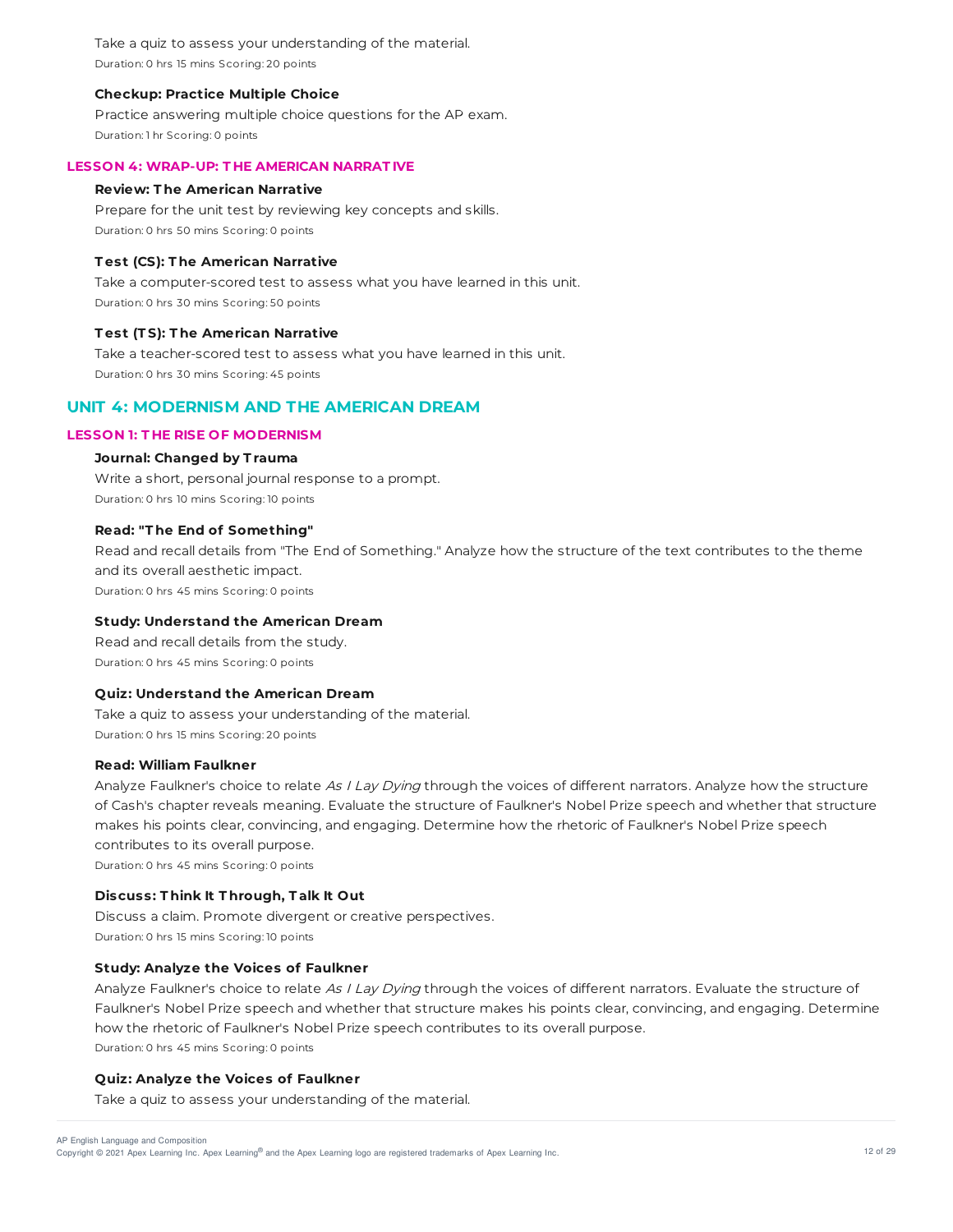Duration: 0 hrs 15 mins Scoring: 20 points

#### **Study: Explore the Research Project, Part I**

Gather relevant information from sources. Use advanced searches effectively. Assess the strengths and limitations of each source in terms of validity and reliability. Avoid overreliance on any one source. Duration: 0 hrs 45 mins Scoring: 0 points

#### **Checkup: Language Skills: Spelling**

Identify a variety of spelling rules. Apply spelling rules. Duration: 0 hrs 15 mins Scoring: 0 points

#### **Practice: Revision Strategies**

Revise a research essay. Duration: 0 hrs 40 mins Scoring: 40 points

### **Read: "How William Faulkner T ackled Race — and Freed the South From Itself "**

Read and recall details from "How William Faulkner Tackled Race—and Freed the South From Itself." Duration: 0 hrs 45 mins Scoring: 0 points

## **Study: Analyze "How William Faulkner T ackled Race — and Freed the South From Itself "**

Analyze "How William Faulkner Tackled Race—and Freed the South From Itself" and identify Sullivan's approach, tone, and style.

Duration: 0 hrs 45 mins Scoring: 0 points

# **Quiz: "How William Faulkner T ackled Race — and Freed the South From Itself "**

Take a quiz to assess your understanding of the material. Duration: 0 hrs 15 mins Scoring: 20 points

# **Checkup: Practice Essay Writing**

Practice writing an essay for the AP exam. Duration: 1 hr Scoring: 0 points

### **LESSON 2: T HE HARLEM RENAISSANCE AND T HE GREAT GAT SBY, PART I**

### **Journal: I Love It, I Hate It**

Write a short, personal journal response to a prompt. Duration: 0 hrs 10 mins Scoring: 10 points

## **Read: "T he Pen and the Paradox"**

Read and recall details from "The Harlem Renaissance." Analyze the impact of specific word choices in "I, Too," and "America" on meaning and tone. Analyze the irony (hyperbole, paradox) in "America." Connect the poems to the idea of the American Dream.

Duration: 0 hrs 45 mins Scoring: 0 points

### **Study: Understand T he Jazz Age**

Read and recall details from the study.

Duration: 0 hrs 45 mins Scoring: 0 points

### **Quiz: Understand T he Jazz Age**

Take a quiz to assess your understanding of the material. Duration: 0 hrs 15 mins Scoring: 20 points

### **Read: The Great Gatsby, Part I**

Analyze the purpose of the point of view, specifically how it impacts the plot and the setting. Analyze how the figurative language helps shape the author's portrayal of plot and setting. Analyze the symbolism in the novel. Analyze the paradox of Daisy.

Duration: 0 hrs 45 mins Scoring: 0 points

# **Discuss: T hink It T hrough, T alk It Out**

Discuss a claim. Resolve contradictions when possible.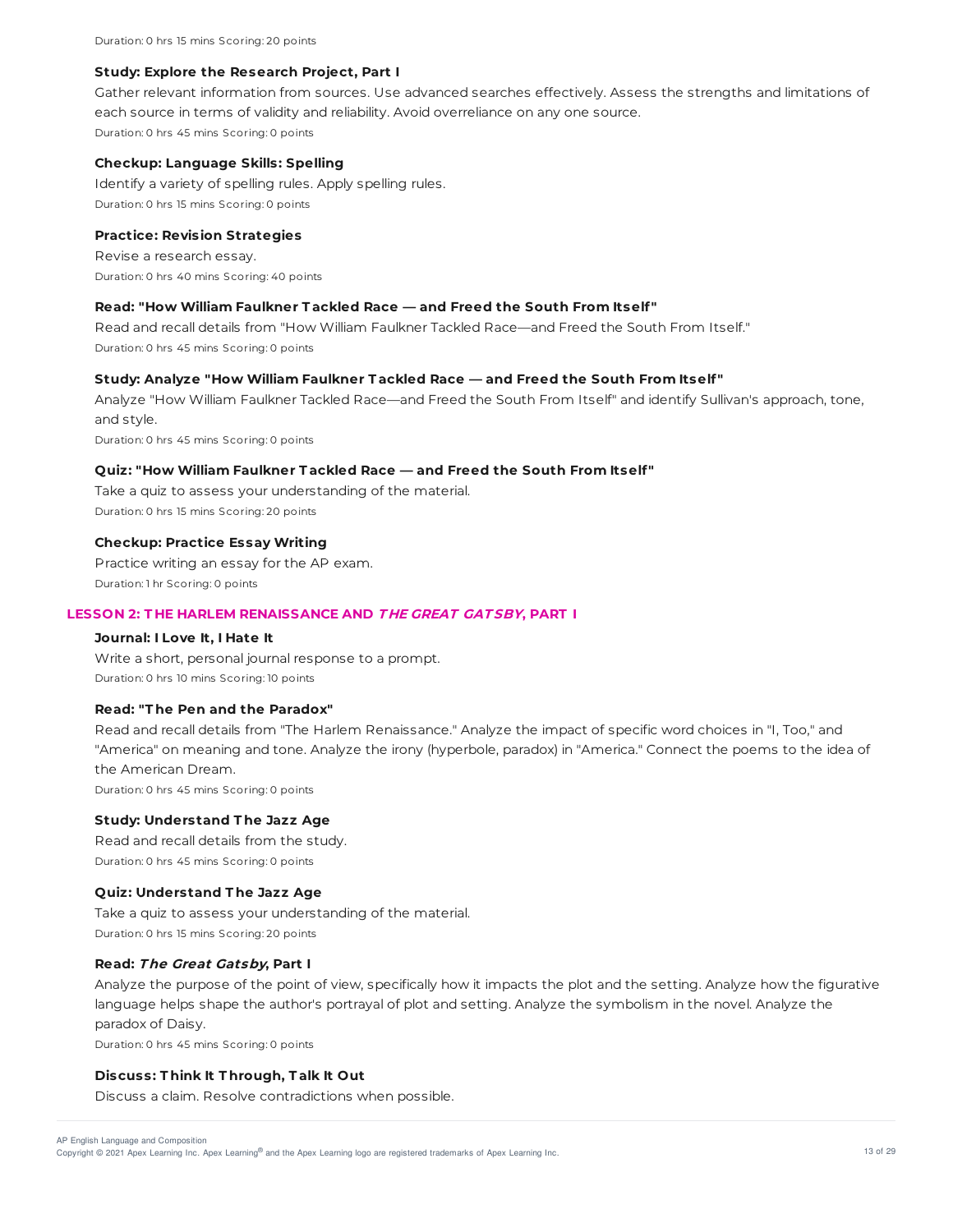Duration: 0 hrs 15 mins Scoring: 10 points

#### **Study: Analyze The Great Gatsby**

Analyze the purpose of the point of view, specifically how it impacts the plot and the setting. Analyze how the figurative language helps shape the author's portrayal of plot and setting. Analyze the symbolism in the novel. Analyze the paradox of Daisy. Duration: 0 hrs 45 mins Scoring: 0 points

#### **Quiz: Analyze The Great Gatsby**

Take a quiz to assess your understanding of the material. Duration: 0 hrs 15 mins Scoring: 20 points

# **Study: Explore the Research Project, Part II**

Integrate information and media into the text selectively to maintain the flow of ideas. Consult a style manual in order to find out how to document sources. Provide an accurate and honest representation of divergent views (i.e. in the author's own words and not out of context). Duration: 0 hrs 45 mins Scoring: 0 points

### **Checkup: Language Skills: Sentence Patterns**

Identify elements of syntax. Vary syntax for effect. Duration: 0 hrs 15 mins Scoring: 0 points

#### **Practice: Revision Strategies**

Revise a research essay. Duration: 0 hrs 40 mins Scoring: 40 points

#### **Read: "Salvation"**

Read and recall details from "Salvation." Duration: 2 hrs Scoring: 0 points

#### **Study: Analyze "Salvation"**

Analyze "Salvation" and identify irony, imagery, tone and point of view. Duration: 0 hrs 45 mins Scoring: 0 points

#### **Quiz: Analyze "Salvation"**

Take a quiz to assess your understanding of the material. Duration: 0 hrs 15 mins Scoring: 20 points

## **Checkup: Practice Essay Writing**

Practice writing an essay for the AP exam. Duration: 1 hr Scoring: 0 points

### **LESSON 3: T HE GREAT GAT SBY, PART II AND "EVERY MAN A KING"**

# **Journal: Reinventing Yourself**

Write a short, personal journal response to a prompt. Duration: 0 hrs 10 mins Scoring: 10 points

### **Read: Superficial Gatsby**

Read and recall details from "The Serious Superficiality of The Great Gatsby." Duration: 0 hrs 45 mins Scoring: 0 points

# **Study: Understand the Message of Gatsby**

Read and recall details about a study that involves a review of terms, such as irony and theme. Duration: 0 hrs 45 mins Scoring: 0 points

## **Quiz: Understand the Message of Gatsby**

Take a quiz to assess your understanding of the material. Duration: 0 hrs 15 mins Scoring: 20 points

#### **Read: The Great Gatsby, Part II**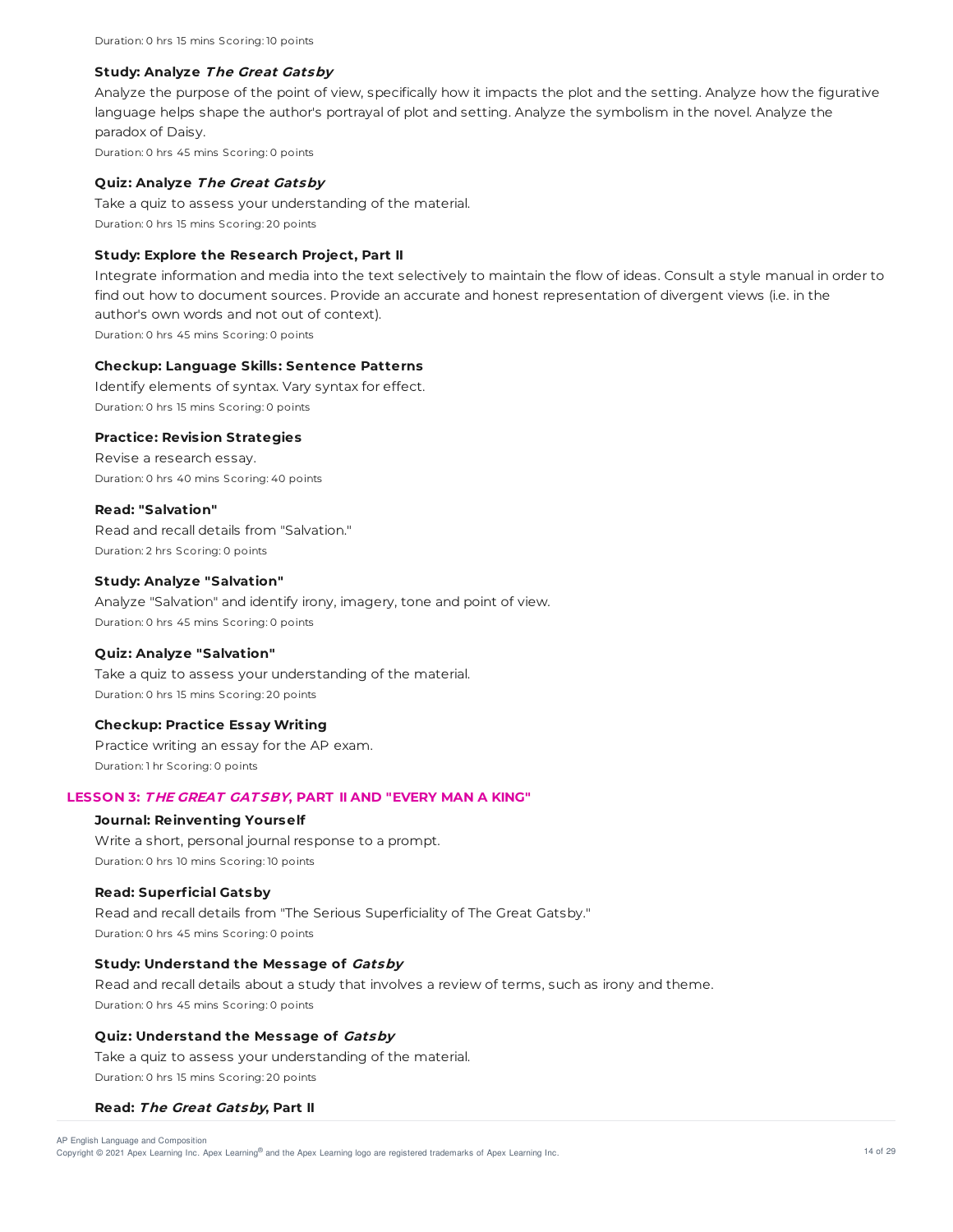Analyze the symbolism of Gatsby, Daisy, and the eyes of Dr. T. J. Eckleberg. Analyze the irony at the end of the novel. Determine two or more themes and analyze how they build on each other and interact over the course of the text. Analyze how the ending of the novel creates a specific aesthetic impact. Duration: 0 hrs 45 mins Scoring: 0 points

## **Discuss: T hink It T hrough, T alk It Out**

Discuss a claim. Determine what additional information or research is required to deepen the investigation or complete the task.

Duration: 0 hrs 15 mins Scoring: 10 points

# **Study: Analyze The Great Gatsby**

Analyze the symbolism of Gatsby, Daisy, and the eyes of Dr. T.J. Eckleberg. Analyze the irony at the end of the novel. Determine two or more themes and analyze how they build on each other and interact over the course of the text. Analyze how the ending of the novel creates a specific aesthetic impact. Duration: 0 hrs 45 mins Scoring: 0 points

### **Quiz: Analyze The Great Gatsby**

Take a quiz to assess your understanding of the material. Duration: 0 hrs 15 mins Scoring: 20 points

## **Study: Explore the Research Project, Part III**

Create a Works Cited page. Duration: 0 hrs 45 mins Scoring: 0 points

# **Checkup: Speaking Skills: Smooth T ransitions and Rhetorical Devices**

Use smooth transitions to connect ideas. Use rhetorical devices to clarify ideas. Duration: 0 hrs 15 mins Scoring: 0 points

### **Project: Revision Strategies**

Revise a research essay. Duration: 0 hrs 45 mins Scoring: 60 points

# **Read: "Every Man a King"**

Read and recall details from "Every Man a King." Duration: 2 hrs Scoring: 0 points

### **Study: Analyze "Every Man a King"**

Analyze "Every Man a King" and identify false analogies and logical fallacies. Duration: 0 hrs 45 mins Scoring: 0 points

## **Quiz: Analyze "Every Man a King"**

Take a quiz to assess your understanding of the material. Duration: 0 hrs 15 mins Scoring: 20 points

### **Checkup: Practice Multiple Choice**

Practice answering multiple choice questions for the AP exam. Duration: 1 hr Scoring: 0 points

# **LESSON 4: WRAP-UP: MODERNISM AND T HE AMERICAN DREAM**

# **Review: Modernism and T he American Dream**

Prepare for the unit test by reviewing key concepts and skills. Duration: 0 hrs 50 mins Scoring: 0 points

### **T est (CS): Modernism and T he American Dream**

Take a computer-scored test to assess what you have learned in this unit. Duration: 0 hrs 30 mins Scoring: 50 points

### **T est (T S): Modernism and T he American Dream**

Take a teacher-scored test to assess what you have learned in this unit.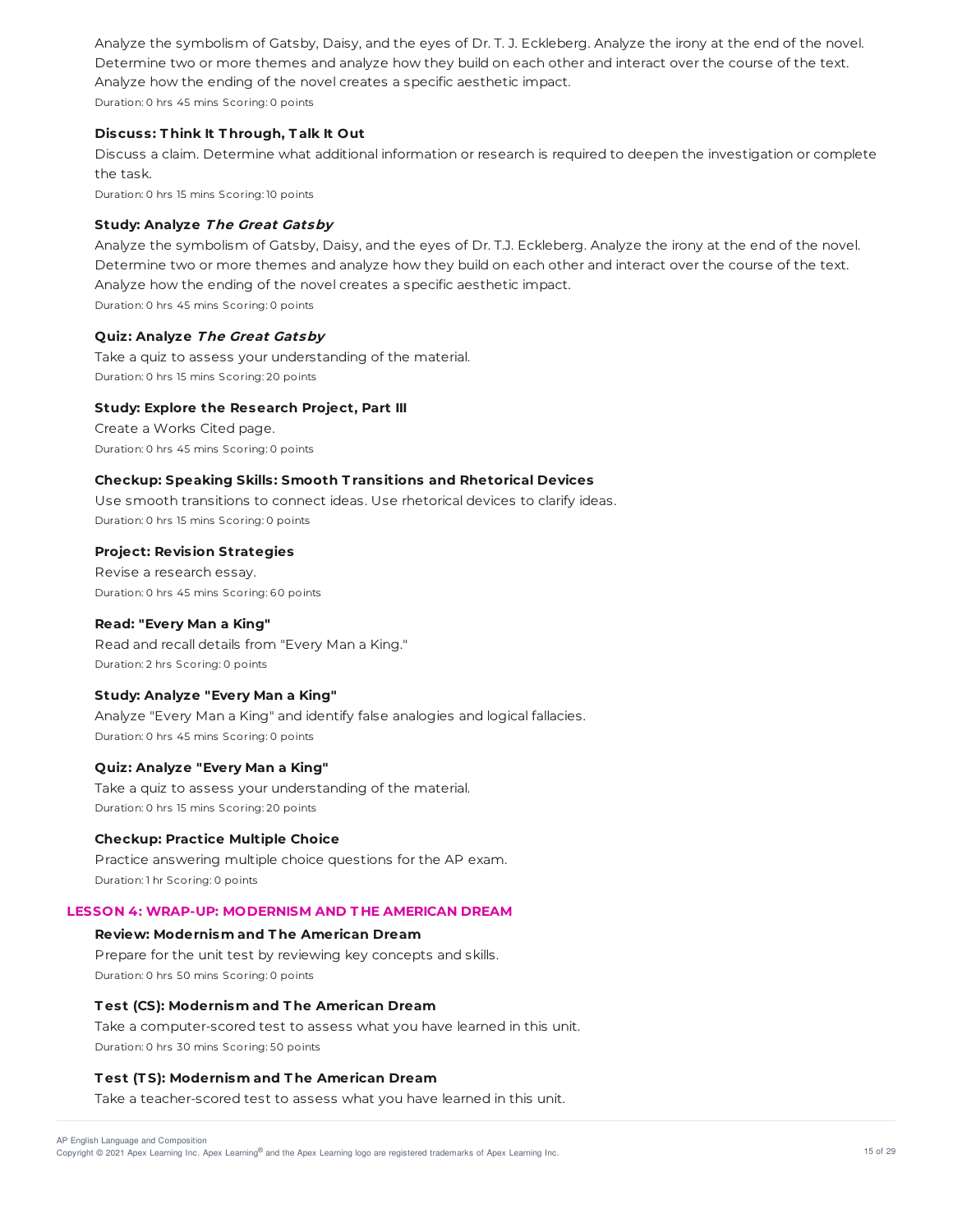## **UNIT 5: SEMESTER WRAP-UP**

#### **LESSON 1: WRAP UP**

### **Review: Wrap Up**

Prepare for the semester exam by reviewing key concepts covered in this semester. Duration: 0 hrs 50 mins Scoring: 0 points

### **Exam: Wrap Up**

Take a computer-scored exam to demonstrate your mastery of concepts and skills covered in this semester. Duration: 1 hr Scoring: 100 points

#### **Final Exam: Wrap Up**

Take a teacher-scored exam to demonstrate your mastery of concepts and skills covered in this semester. Duration: 2 hrs 15 mins Scoring: 60 points

# **UNIT 6: MODERNISM AND LANGUAGE**

# **LESSON 1: T HE GREAT DEPRESSION**

### **Journal: Is Money the Key to Happiness?**

Write a short, personal journal response to a prompt. Duration: 0 hrs 10 mins Scoring: 10 points

### **Read: Interviews about the Great Depression**

Listen to and recall details from interviews about the Great Depression. Synthesize details from each account to make a statement about the effects of the Depression on individuals.

Duration: 0 hrs 45 mins Scoring: 0 points

#### **Study: Understand the Great Depression**

Read and recall details about the Great Depression. Duration: 0 hrs 45 mins Scoring: 0 points

#### **Quiz: Understand the Great Depression**

Take a quiz to assess your understanding of the material. Duration: 0 hrs 15 mins Scoring: 20 points

### **Read: Franklin D. Roosevelt's First Inaugural Address**

Read and recall details form Franklin D. Roosevelt's First Inaugural Address. Duration: 0 hrs 45 mins Scoring: 0 points

### **Discuss: T hink It T hrough, T alk It Out**

Discuss a claim. Establish individual roles. Duration: 0 hrs 15 mins Scoring: 10 points

# **Study: Analyze Franklin Delano Roosevelt's First Inaugural Address**

Analyze and identify Roosevelt's purpose and tone in his First Inaugural Address. Duration: 0 hrs 45 mins Scoring: 0 points

### **Quiz: Analyze Franklin Delano Roosevelt's First Inaugural Address**

Take a quiz to assess your understanding of the material. Duration: 0 hrs 15 mins Scoring: 20 points

#### **Study: Explore Writing an Analysis**

Write an explanatory text to examine the impact of word choice and sentence structure on tone and purpose. Duration: 0 hrs 45 mins Scoring: 0 points

# **Checkup: Language Skills: Pronoun-Antecedent Agreement**

Recognize and correct inappropriate shifts in pronoun number. Duration: 0 hrs 15 mins Scoring: 0 points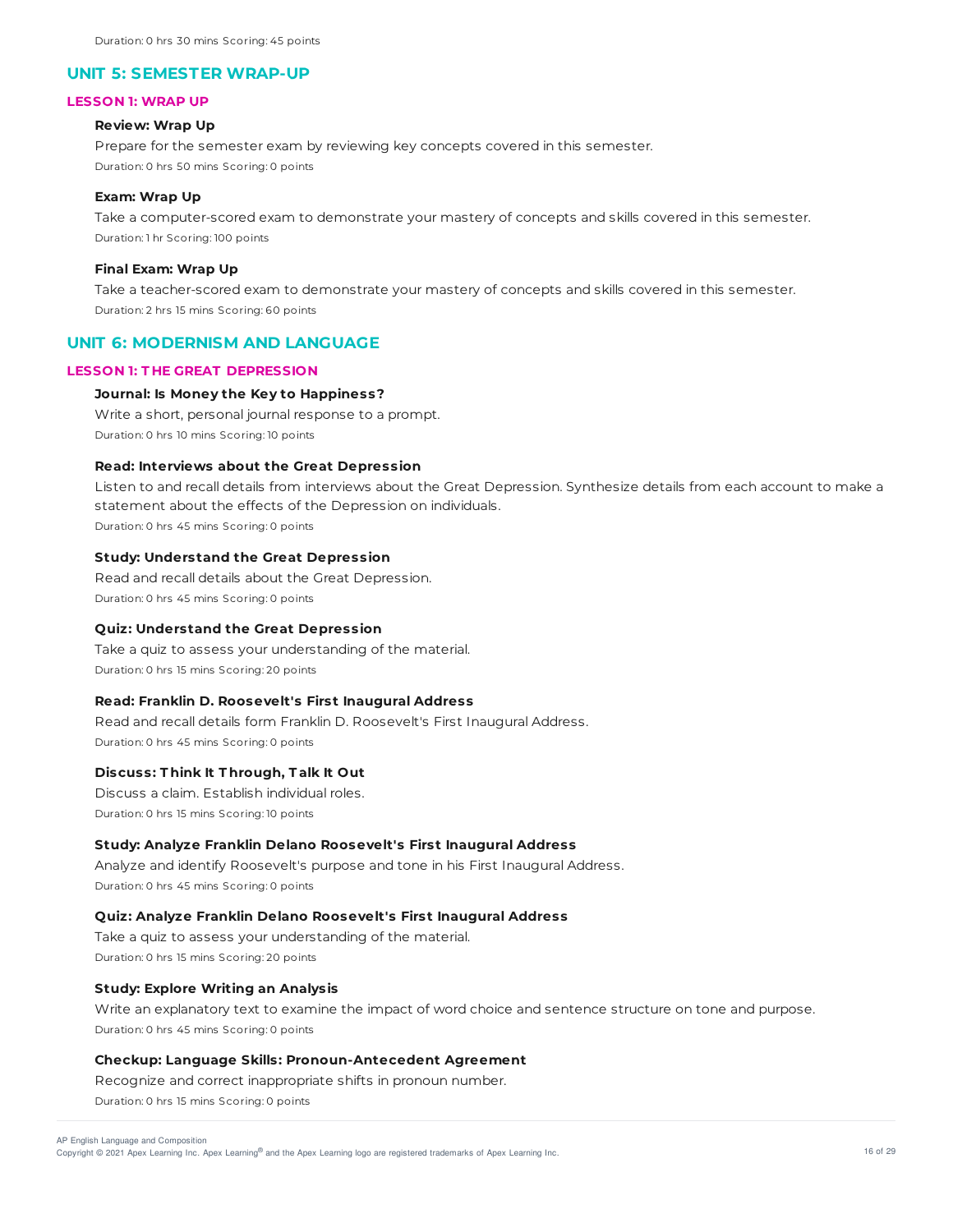### **Practice: Revision Strategies**

Revise an analysis essay. Duration: 0 hrs 40 mins Scoring: 40 points

### **Checkup: Practice Essay Writing**

Practice writing a rhetorical analysis essay and review your work. Duration: 1 hr Scoring: 0 points

### **LESSON 2: T HE MODERNIST POET S**

### **Journal: Follow the Rules**

Write a short, personal journal response to a prompt. Duration: 0 hrs 10 mins Scoring: 10 points

# **Read: "Don't Crowd the Wheelbarrow"**

Read and comprehend the essay "Poetry: The Next Generation." Duration: 0 hrs 45 mins Scoring: 0 points

### **Study: Understand Modern Poetry**

Analyze the elements of Modernist and Imagist poetry. Duration: 0 hrs 45 mins Scoring: 0 points

# **Quiz: Understand Modern Poetry**

Take a quiz to assess your understanding of the material. Duration: 0 hrs 15 mins Scoring: 20 points

### **Read: Modern Poets**

Read and comprehend several Modernist poems. Connect themes and ideas in poetry to the Modernist time period. Duration: 0 hrs 45 mins Scoring: 0 points

# **Discuss: T hink It T hrough, T alk It Out**

Discuss a claim. Promote divergent or creative perspectives. Duration: 0 hrs 15 mins Scoring: 10 points

### **Study: Analyze Modern Poetry**

Analyze the impact of specific word choices on meaning and tone. Connect themes and ideas in poetry to the Modernist time period. Duration: 0 hrs 45 mins Scoring: 0 points

### **Quiz: Analyze Modern Poetry**

Take a quiz to assess your understanding of the material. Duration: 0 hrs 15 mins Scoring: 20 points

#### **Study: Explore Writing an Analysis**

Write an explanatory text to examine the impact of word choice on tone and meaning in a given poem. Duration: 0 hrs 45 mins Scoring: 0 points

### **Checkup: Language Skills: Phrases**

Identify types of phrases and employ a variety of phrases to vary sentence structure. Duration: 0 hrs 15 mins Scoring: 0 points

#### **Project: Revision Strategies**

Revise an analysis essay. Duration: 0 hrs 45 mins Scoring: 60 points

#### **Checkup: Practice Essay Writing**

Practice writing an argument essay and then review your work. Duration: 1 hr Scoring: 0 points

# **LESSON 3: EXPERIMENT ING WIT H LANGUAGE**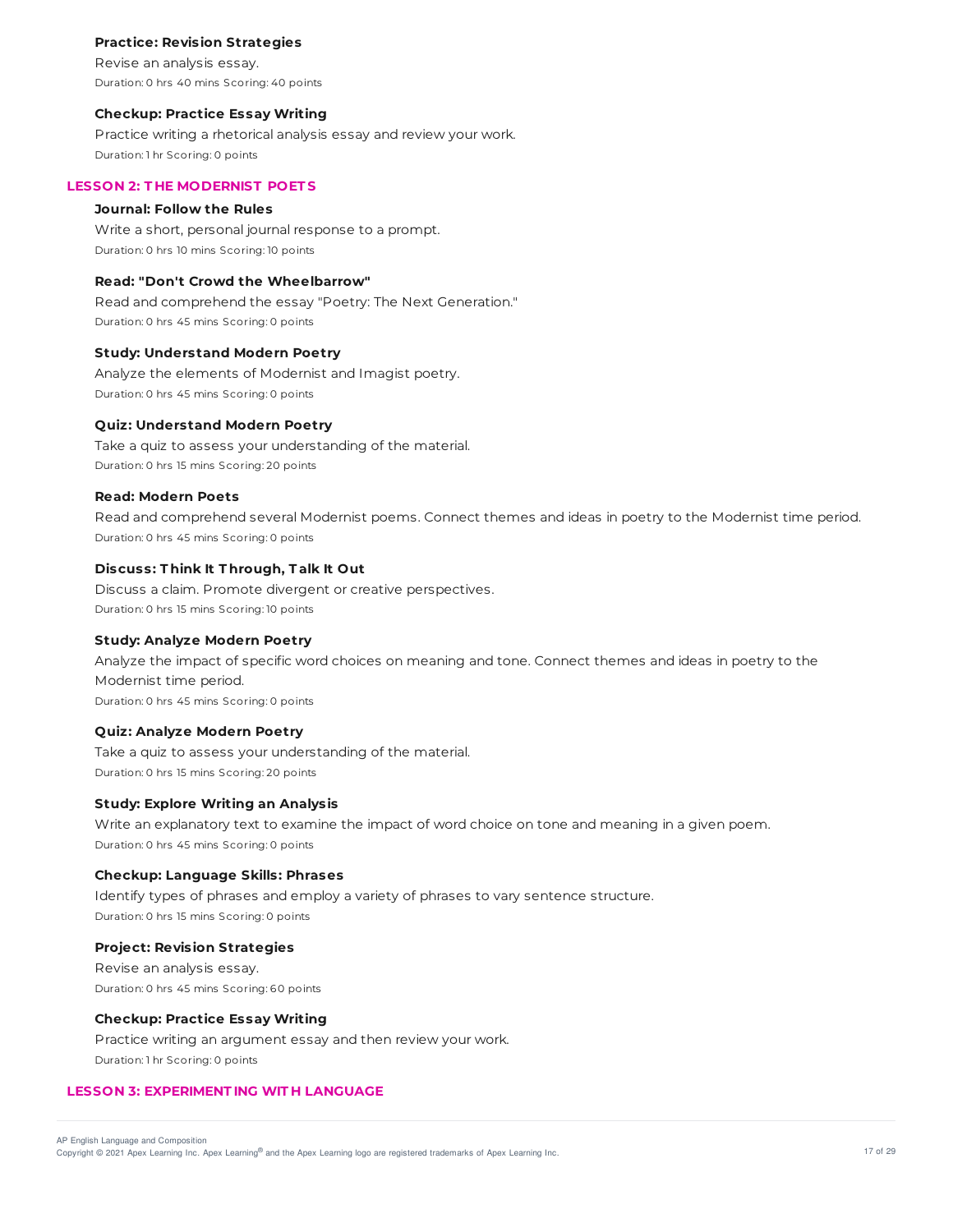### **Journal: Symbolism**

Write a short, personal journal response to a prompt. Duration: 0 hrs 10 mins Scoring: 10 points

### **Read: Speaking of Symbolism**

Read and comprehend an essay about symbolism. Duration: 0 hrs 45 mins Scoring: 0 points

#### **Study: Understand Breaking T raditions**

Analyze the influence of the stream of consciousness technique in Modernist writing, what it's meant to do, and the influence of symbolism, imagery, and allusion in Modernist works. Duration: 0 hrs 45 mins Scoring: 0 points

#### **Quiz: Understand Breaking T raditions**

Take a quiz to assess your understanding of the material. Duration: 0 hrs 15 mins Scoring: 20 points

# **Read: Stream of Consciousness T exts**

Read and comprehend "The Jilting of Granny Weatherall" by Katherine Anne Porter and "The Love Song of J. Alfred Prufrock" by T. S. Eliot. Duration: 1 hr Scoring: 0 points

### **Discuss: T hink It T hrough, T alk It Out**

Discuss a claim. Resolve contradictions when possible. Duration: 0 hrs 15 mins Scoring: 10 points

# **Study: Analyze Stream of Consciousness T exts**

Analyze the symbolism and structure in "The Jilting of Granny Weatherall." Analyze the symbolism, allusions, and structure in "The Love Song of J. Alfred Prufrock." Duration: 0 hrs 45 mins Scoring: 0 points

#### **Quiz: Analyze Stream of Consciousness T exts**

Take a quiz to assess your understanding of the material. Duration: 0 hrs 15 mins Scoring: 20 points

### **Study: Explore Writing a Narrative**

Write a personal narrative that includes stream of consciousness. Duration: 0 hrs 45 mins Scoring: 0 points

## **Checkup: Language Skills: Punctuation for Effect**

Identify instances in which fragments are appropriate and add to meaning. Duration: 0 hrs 15 mins Scoring: 0 points

### **Practice: Revision Strategies**

Revise a narrative essay. Duration: 0 hrs 40 mins Scoring: 40 points

### **Checkup: Practice Multiple Choice**

Practice answering multiple choice questions. Duration: 1 hr Scoring: 0 points

### **LESSON 4: WRAP-UP: MODERNISM AND LANGUAGE**

### **Review: Modernism and Language**

Prepare for the unit test by reviewing key concepts and skills. Duration: 0 hrs 50 mins Scoring: 0 points

### **T est (CS): Modernism and Language**

Take a computer-scored test to assess what you have learned in this unit.

Duration: 0 hrs 30 mins Scoring: 40 points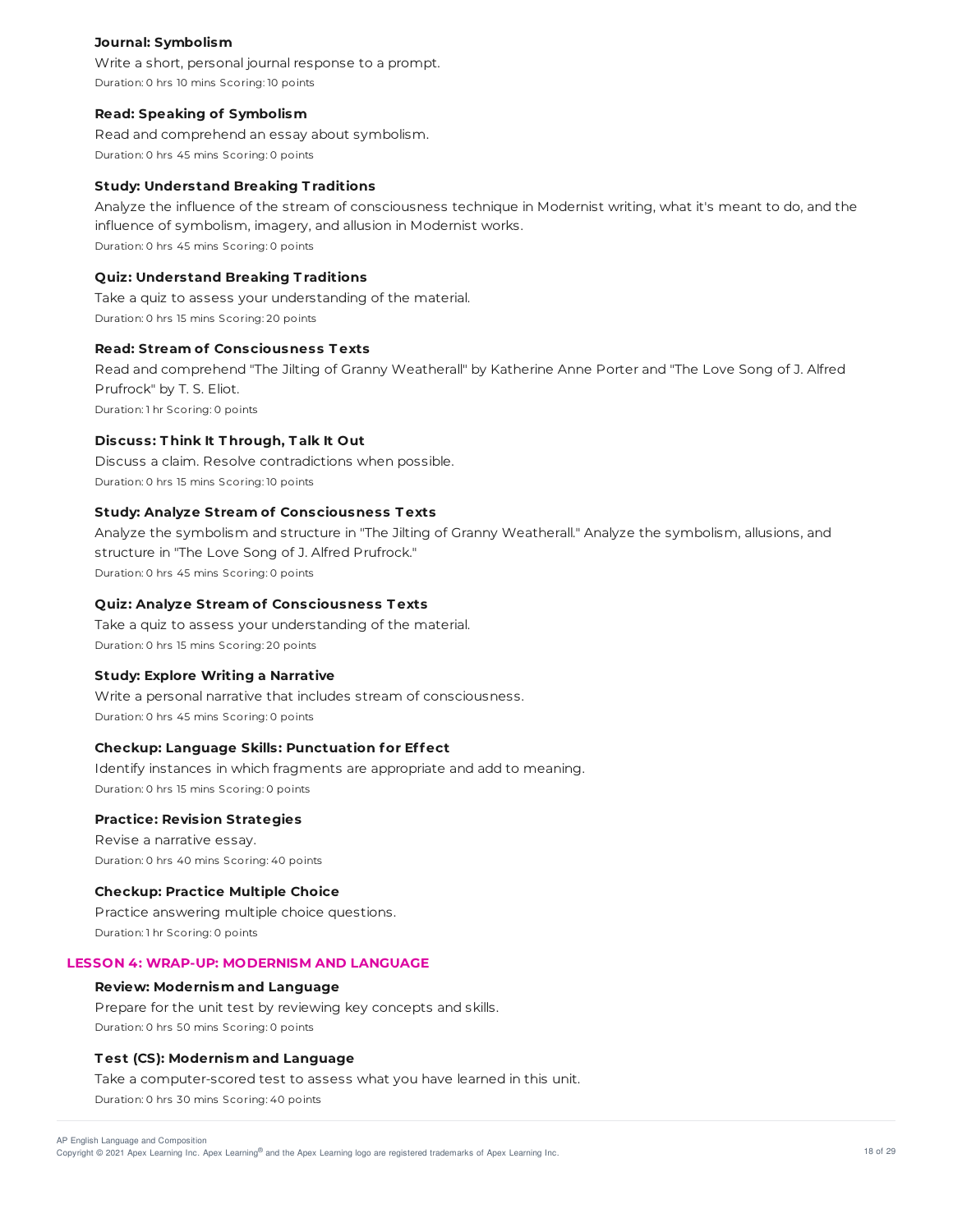### **T est (T S): Modernism and Language**

Take a teacher-scored test to assess what you have learned in this unit. Duration: 0 hrs 30 mins Scoring: 45 points

# **UNIT 7: REDEFINING HOME**

#### **LESSON 1: A RAISIN IN T HE SUN, PART I**

### **Journal: T he Universality of Discrimination**

Write a short, personal journal response to a prompt. Duration: 0 hrs 10 mins Scoring: 10 points

### **Read: "Speech on Civil Rights"**

Read a speech by Adam Clayton Powell, Jr. and analyze how the rhetoric of the speech supports the author's purpose. Duration: 0 hrs 45 mins Scoring: 0 points

#### **Study: Understand A Raisin in the Sun, Part I**

Analyze the use of drama in context of the civil rights movement. Duration: 0 hrs 45 mins Scoring: 0 points

### **Quiz: Understand A Raisin in the Sun, Part I**

Take a quiz to assess your understanding of the material. Duration: 0 hrs 15 mins Scoring: 20 points

#### **Read: A Raisin in the Sun, Part I**

Read and comprehend Part I of A Raisin in the Sun and analyze how characters are introduced and developed. Duration: 0 hrs 45 mins Scoring: 0 points

# **Discuss: T hink It T hrough, T alk It Out**

Discuss a claim. Set clear goals and deadlines. Duration: 0 hrs 15 mins Scoring: 10 points

#### **Study: Analyze A Raisin in the Sun, Part I**

Analyze the presentation of the same scene by two different groups of actors A Raisin in the Sun, Part I. Evaluate the presentation of the same scene in two different groups of actors. Duration: 0 hrs 45 mins Scoring: 0 points

# **Quiz: Analyze A Raisin in the Sun, Part I**

Take a quiz to assess your understanding of the material. Duration: 0 hrs 15 mins Scoring: 20 points

# **Study: Explore the Research Project, Part I**

Develop a research question based on a topic. Develop and follow a research plan. Implement an advanced search in order to begin assessment of possible sources. Duration: 0 hrs 45 mins Scoring: 0 points

### **Checkup: Language Skills: Clauses and Sentence Structure**

Identify types of clauses. Use clauses to combine sentences to create transitions between ideas. Duration: 0 hrs 15 mins Scoring: 0 points

#### **Practice: Revision Strategies**

Revise a research essay. Duration: 0 hrs 40 mins Scoring: 40 points

#### **Read: "Declaration of Conscience"**

Read Margaret Chase Smith's "Declaration of Conscience." Duration: 0 hrs 45 mins Scoring: 0 points

# **Study: Analyze "Declaration of Conscience"**

Analyze Margaret Chase Smith's "Declaration of Conscience" for her point of view and effectiveness.

Duration: 0 hrs 45 mins Scoring: 0 points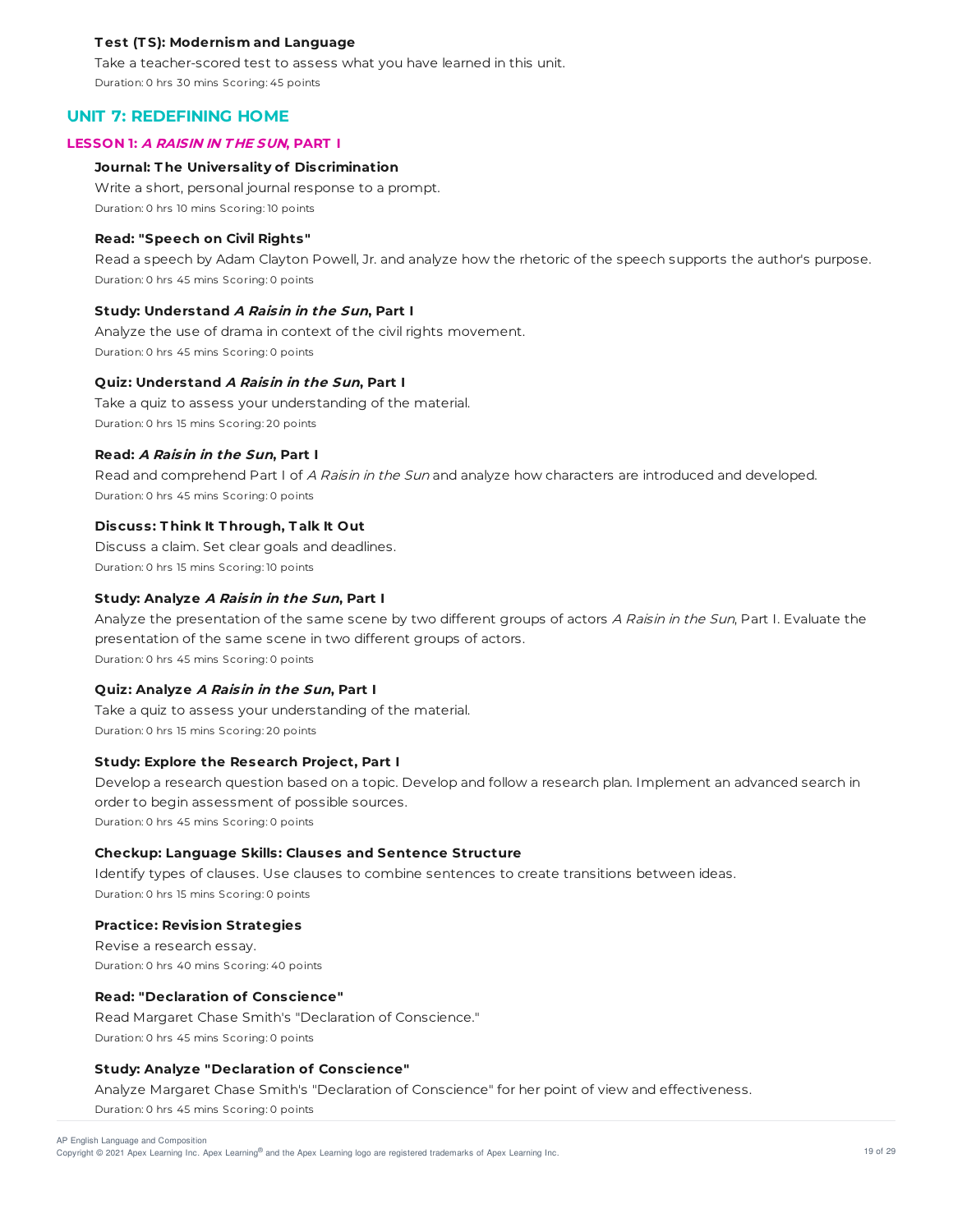## **Quiz: Analyze "Declaration of Conscience"**

Take a quiz to assess your understanding of the material. Duration: 0 hrs 15 mins Scoring: 20 points

### **Checkup: Practice Essay Writing**

Practice using quotes in your essay writing. Duration: 1 hr Scoring: 0 points

### **LESSON 2: A RAISIN IN T HE SUN, PART II**

### **Journal: What's Our Obligation?**

Write a short, personal journal response to a prompt. Duration: 0 hrs 10 mins Scoring: 10 points

# **Read: "T he American Promise"**

Read and comprehend President Lyndon B. Johnson's speech, "The American Promise" and analyze how the rhetoric of the speech supports the author's purpose. Duration: 0 hrs 45 mins Scoring: 0 points

### **Study: Understand A Raisin in the Sun, Part II**

Understand how characters are developed and how dramatic elements such as stage directions indicate additional information about characters. Analyze the intent of certain lines of the play. Track potential symbols: names and objects. Duration: 0 hrs 45 mins Scoring: 0 points

# **Quiz: Understand A Raisin in the Sun, Part II**

Take a quiz to assess your understanding of the material. Duration: 0 hrs 15 mins Scoring: 20 points

### **Read: A Raisin in the Sun, Part II**

Read and comprehend Part II of A Raisin in the Sun and analyze how characters are developed and how dramatic elements indicate additional information about characters. Duration: 0 hrs 45 mins Scoring: 0 points

### **Discuss: T hink It T hrough, T alk It Out**

Discuss a claim. Respond thoughtfully to diverse perspectives. Duration: 0 hrs 15 mins Scoring: 10 points

### **Study: Analyze A Raisin in the Sun, Part II**

Analyze how the symbolism in the play supports the meaning. Relate ideas in this section of the play to the ideas in "The American Promise." Analyze how the author's choice to end a story contributes to its aesthetic impact. Duration: 0 hrs 45 mins Scoring: 0 points

#### **Quiz: Analyze A Raisin in the Sun, Part II**

Take a quiz to assess your understanding of the material. Duration: 0 hrs 15 mins Scoring: 20 points

#### **Study: Explore the Research Project, Part II**

Integrate media and information into the text selectively to maintain the flow of ideas. Cite sources correctly. Duration: 0 hrs 45 mins Scoring: 0 points

#### **Checkup: Language Skills: Wordiness and Redundancy**

Identify wordy and redundant phrases and sentences. Revise to eliminate wordiness and redundancy. Duration: 0 hrs 15 mins Scoring: 0 points

#### **Practice: Revision Strategies**

Revise a research essay. Duration: 0 hrs 40 mins Scoring: 40 points

### **Read: "Address at Rice University on the Nation's Space Effort"**

Read President Kennedy's "Address at Rice University on the Nation's Space Effort."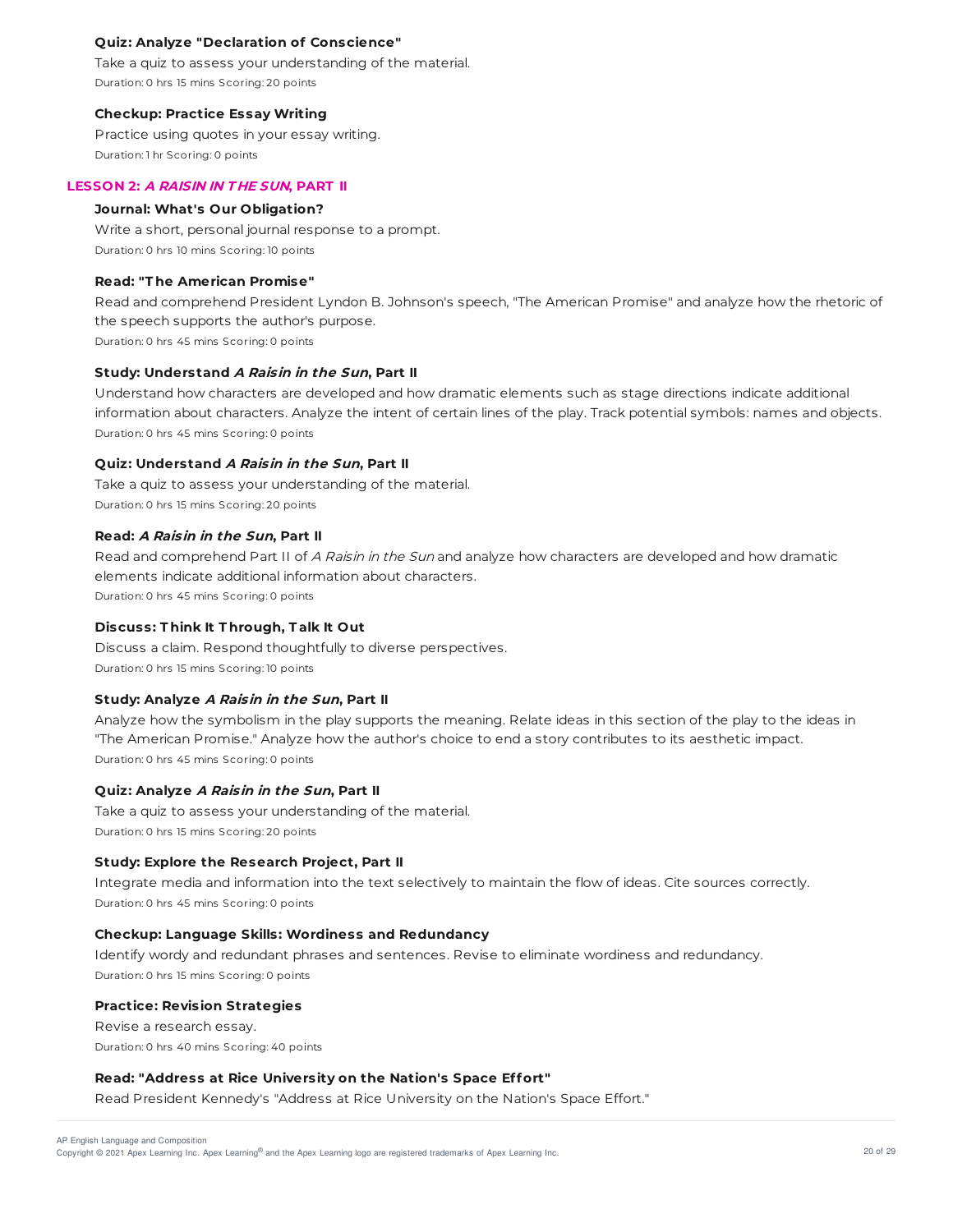Duration: 0 hrs 45 mins Scoring: 0 points

#### **Study: Analyze "Address at Rice University on the Nation's Space Effort"**

Analyze President Kennedy's speech and explore how he used ethos, logos and pathos. Duration: 0 hrs 45 mins Scoring: 0 points

### **Quiz: Analyze "Address at Rice University on the Nation's Space Effort"**

Take a quiz to assess your understanding of the material. Duration: 0 hrs 15 mins Scoring: 20 points

#### **Checkup: Practice Multiple Choice**

Practice answering multiple choice questions. Duration: 1 hr Scoring: 0 points

# **LESSON 3: T HE REACT ION T O CHANGE**

#### **Journal: Dealing with It**

Write a short, personal journal response to a prompt. Duration: 0 hrs 10 mins Scoring: 10 points

### **Read: A Calm Reply to Hades**

Read an essay about a poem by Rita Dove and analyze the impact of allusion on meaning. Duration: 0 hrs 45 mins Scoring: 0 points

#### **Study: Understand the Impact of T ime**

Analyze the impact of word choice and figurative language on meaning and tone in "Sympathy" and "Caged Bird." Duration: 0 hrs 45 mins Scoring: 0 points

#### **Quiz: Understand the Impact of T ime**

Take a quiz to assess your understanding of the material. Duration: 0 hrs 15 mins Scoring: 20 points

### **Read: "Notes of a Native Son"**

Read and comprehend an excerpt from "Notes of a Native Son" by James Baldwin and trace at least two central ideas over the course of the essay. Duration: 0 hrs 45 mins Scoring: 0 points

#### **Discuss: T hink It T hrough, T alk It Out**

Discuss a claim. Draw on evidence from the text or other resources. Duration: 0 hrs 15 mins Scoring: 10 points

#### **Study: Analyze "Notes of a Native Son"**

Determine two or more central ideas of a text and analyze their development over the course of the text, including how they interact and build on one another. Analyze how the structure of the argument contributes to the author's purpose. Duration: 0 hrs 45 mins Scoring: 0 points

#### **Quiz: Analyze "Notes of a Native Son"**

Take a quiz to assess your understanding of the material. Duration: 0 hrs 15 mins Scoring: 20 points

# **Study: Explore the Research Project, Part III**

Create a works-cited page and prepare to write a speech. Duration: 0 hrs 45 mins Scoring: 0 points

#### **Checkup: Language Skills: Modifiers**

Identify modifier rules and correct usage. Apply correct modifier use to enhance and clarify writing. Duration: 0 hrs 15 mins Scoring: 0 points

### **Project: Revision Strategies**

Revise a research essay.

Duration: 0 hrs 45 mins Scoring: 60 points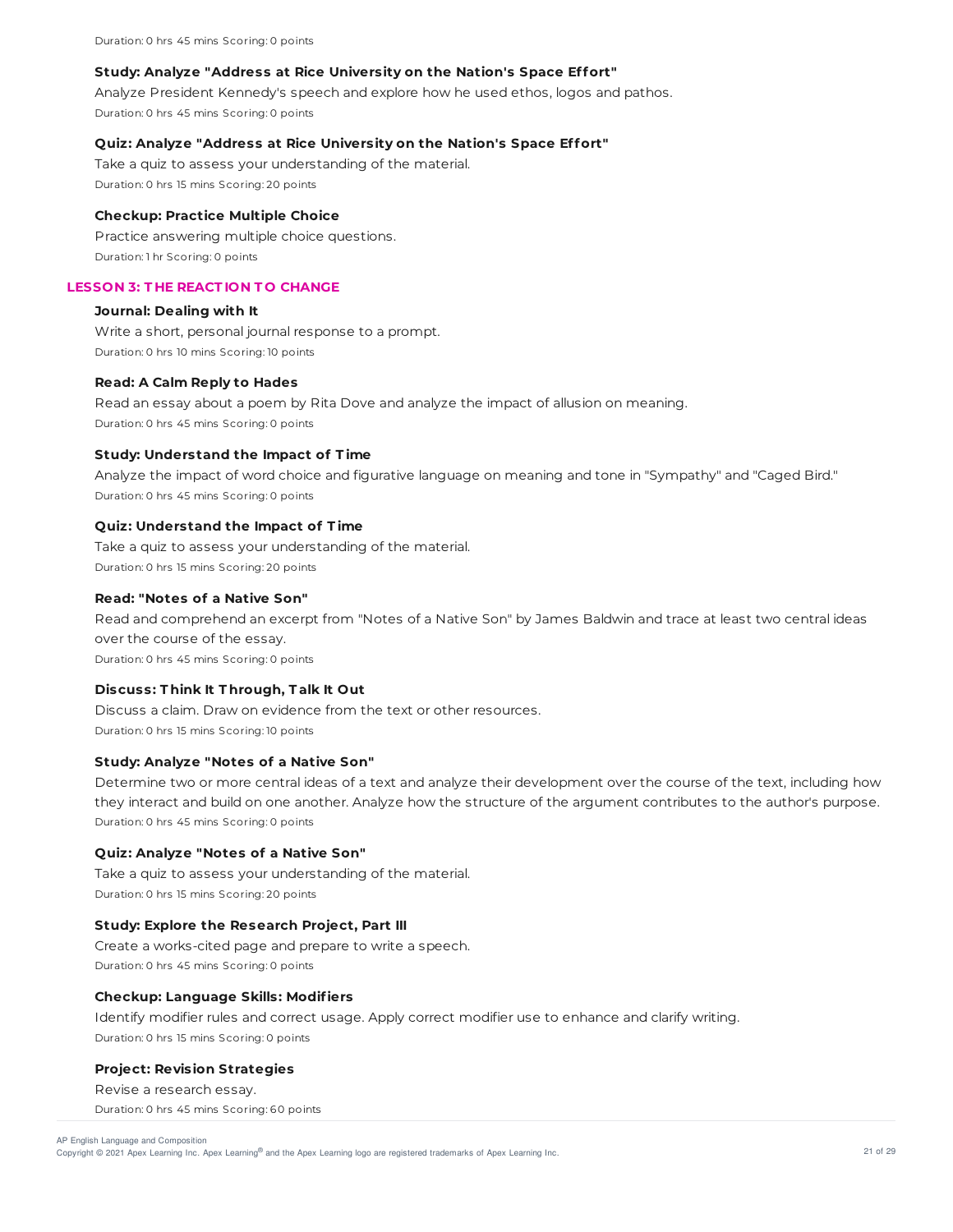### **Read: "How It Feels to Be Colored Me"**

Read Zora Neale Hurston's "How It Feels to Be Colored Me." Duration: 0 hrs 45 mins Scoring: 0 points

#### **Study: Analyze "How It Feels to Be Colored Me"**

Analyze "How It Feels to Be Colored Me" for its tone, context and purpose. Duration: 0 hrs 45 mins Scoring: 0 points

### **Quiz: Analyze "How It Feels to Be Colored Me"**

Take a quiz to assess your understanding of the material. Duration: 0 hrs 15 mins Scoring: 20 points

# **Checkup: Practice Essay Writing**

Practice writing an argument essay and then review your work. Duration: 1 hr Scoring: 0 points

### **LESSON 4: WRAP-UP: REDEFINING HOME**

## **Review: Redefining Home**

Prepare for the unit test by reviewing key concepts and skills. Duration: 1 hr Scoring: 0 points

#### **T est (CS): Redefining Home**

Take a computer-scored test to assess what you have learned in this unit. Duration: 0 hrs 30 mins Scoring: 50 points

### **T est (T S): Redefining Home**

Take a teacher-scored test to assess what you have learned in this unit. Duration: 0 hrs 30 mins Scoring: 45 points

# **UNIT 8: FRACTURED IDENTITIES**

# **LESSON 1: VIET NAM**

### **Journal: Experience versus Witness**

Write a short, personal journal response to a prompt. Duration: 0 hrs 10 mins Scoring: 10 points

#### **Read: Vietnam**

Read and recall details from the video "Vietnam." Duration: 0 hrs 45 mins Scoring: 0 points

#### **Study: Understand the Vietnam War**

Analyze the impact of Vietnam on society as a whole: the nation's reaction to the war, protests. Duration: 0 hrs 45 mins Scoring: 0 points

### **Quiz: Understand the Vietnam War**

Take a quiz to assess your understanding of the material. Duration: 0 hrs 15 mins Scoring: 20 points

#### **Read: Vietnam Literature**

Read and comprehend an excerpt from The Things They Carried by Tim O'Brien and analyze the impact of specific word choices and stylistic devices on meaning and tone. Duration: 0 hrs 45 mins Scoring: 0 points

### **Discuss: T hink It T hrough, T alk It Out**

Discuss a claim. Promote civil and democratic discussions. Duration: 0 hrs 15 mins Scoring: 10 points

#### **Study: Analyze Literature about Vietnam**

Analyze the impact of specific word choices and stylistic devices on meaning and tone. Analyze how the structure of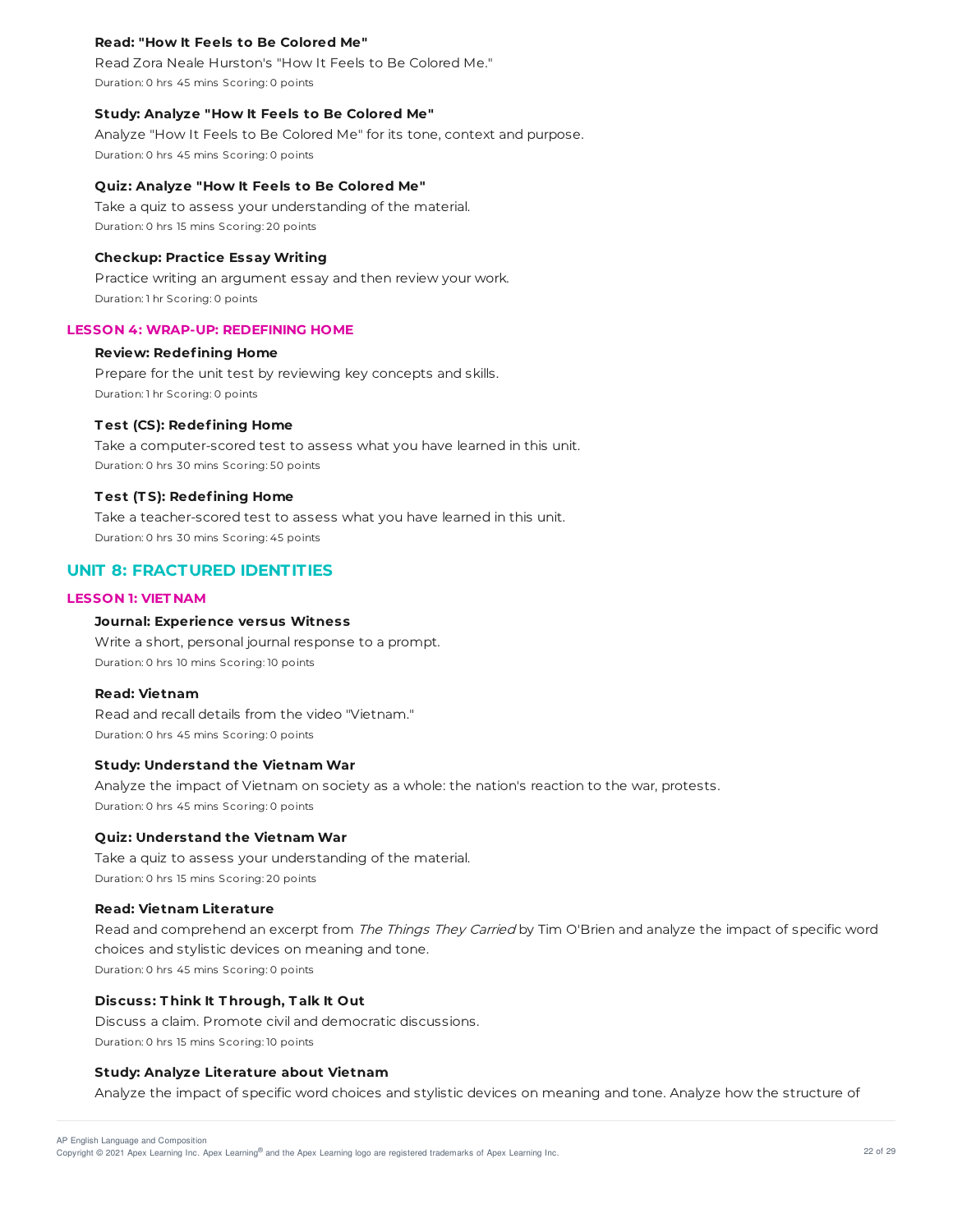the story and the poems contribute to their aesthetic impact. Duration: 0 hrs 45 mins Scoring: 0 points

### **Quiz: Analyze Literature about Vietnam**

Take a quiz to assess your understanding of the material. Duration: 0 hrs 15 mins Scoring: 20 points

# **Study: Explore Writing an Argumentative Speech**

Write an argumentative speech to support a claim. Develop the claim and the counterclaims thoroughly, addressing the possible biases of the audience. Duration: 0 hrs 45 mins Scoring: 0 points

# **Checkup: Language Skills: Periodic and Cumulative Sentences**

Learn the effects of different sentence types. Duration: 0 hrs 15 mins Scoring: 0 points

# **Project: Revision Strategies**

Revise a persuasive speech. Duration: 0 hrs 45 mins Scoring: 60 points

### **Checkup: Practice Multiple Choice**

Practice for the AP exam with example multiple choice questions. Duration: 1 hr Scoring: 0 points

### **LESSON 2: DIVIDED LOYALT IES**

# **Journal: Cultural Loyalty**

Write a short, personal journal response to a prompt. Duration: 0 hrs 10 mins Scoring: 10 points

# **Read: "Fish Cheeks"**

Read and comprehend "Fish Cheeks" by Amy Tan and analyze how the main character is developed both internally and externally.

Duration: 0 hrs 45 mins Scoring: 0 points

# **Study: Understand Divided Loyalties**

Analyze multicultural voices as an integral part of American literature. Duration: 0 hrs 45 mins Scoring: 0 points

# **Quiz: Understand Divided Loyalties**

Take a quiz to assess your understanding of the material. Duration: 0 hrs 15 mins Scoring: 20 points

## **Read: "Gravity"**

Read and comprehend "Gravity" by Judith Ortíz Cofer. Duration: 0 hrs 45 mins Scoring: 0 points

# **Discuss: T hink It T hrough, T alk It Out**

Discuss a claim. Synthesize comments, claims, and evidence made on all sides of an issue. Duration: 0 hrs 15 mins Scoring: 10 points

# **Study: Analyze "Gravity"**

Analyze how the main character is developed both internally and externally, and how the cultural conflict is developed in the story. Analyze "Daughter of Invention." Duration: 0 hrs 45 mins Scoring: 0 points

### **Quiz: Analyze "Gravity"**

Take a quiz to assess your understanding of the material. Duration: 0 hrs 15 mins Scoring: 20 points

### **Study: Explore Writing a Narrative**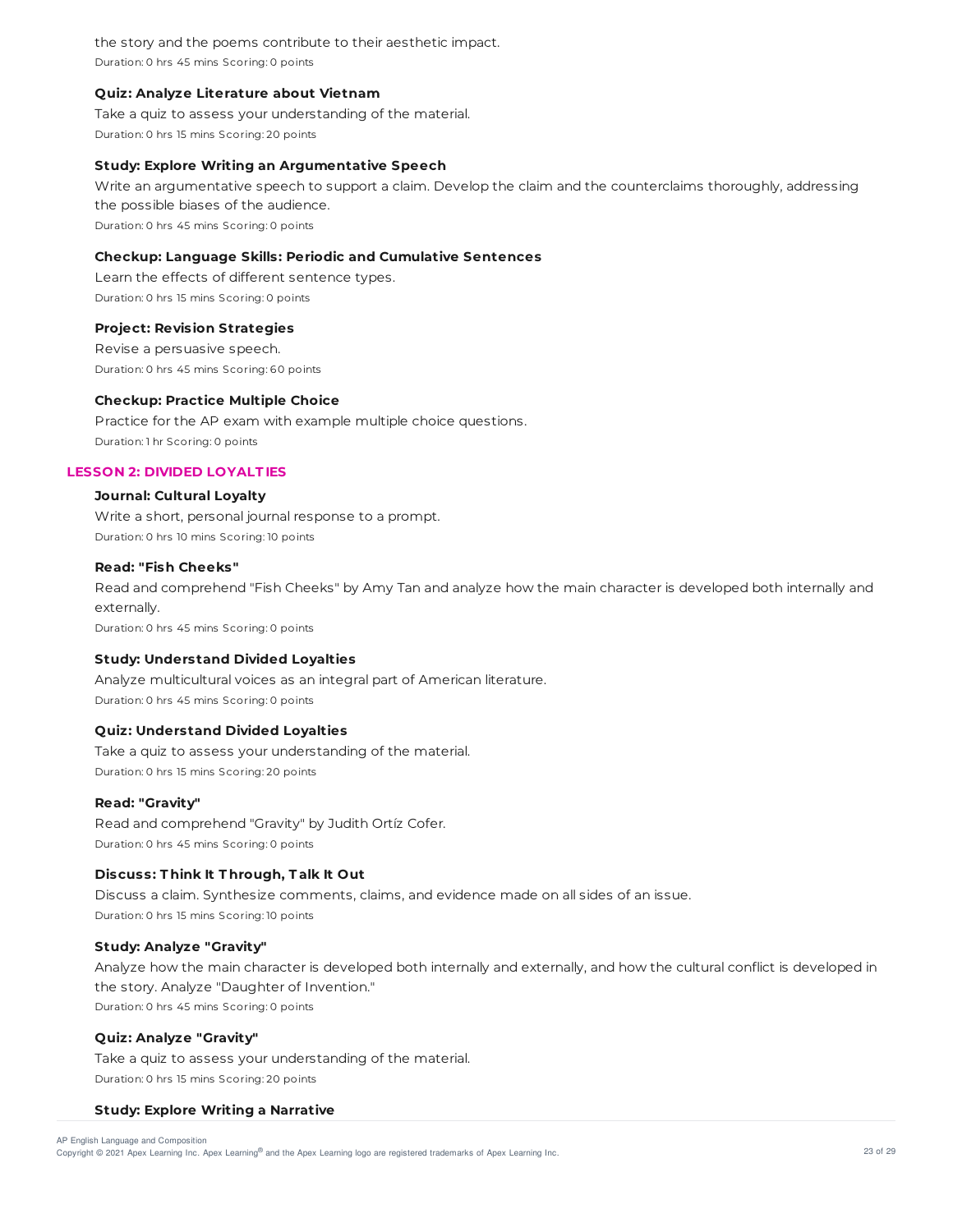Write a personal narrative that includes cultural conflict. Duration: 0 hrs 45 mins Scoring: 0 points

## **Checkup: Language Skills: Cognates and Context**

Use knowledge of cognates, word origins, and context to determine the meanings of words. Duration: 0 hrs 15 mins Scoring: 0 points

### **Practice: Revision Strategies**

Revise a narrative essay. Duration: 0 hrs 40 mins Scoring: 40 points

## **Checkup: Practice Essay Writing**

Practice essay writing to prepare for the AP exam. Duration: 1 hr Scoring: 0 points

# **LESSON 3: CULT URE CLASH**

# **Journal: Right and Wrong**

Write a short, personal journal response to a prompt. Duration: 0 hrs 10 mins Scoring: 10 points

### **Read: "Red Jacket's Speech"**

Read and comprehend a speech by Chief Red Jacket of the Seneca Tribe and analyze how the ideas in the speech interact over the course of the text. Duration: 0 hrs 45 mins Scoring: 0 points

## **Study: Understand American Indian Literature**

Analyze the history of the treatment of American Indians, such as the Indian Removal Act and the Trail of Tears. Analyze the development of American Indian literature.

Duration: 0 hrs 45 mins Scoring: 0 points

# **Quiz: Understand American Indian Literature**

Take a quiz to assess your understanding of the material. Duration: 0 hrs 15 mins Scoring: 20 points

### **Read: The Way to Rainy Mountain**

Read The Way to Rainy Mountain by N. Scott Momaday and evaluate the effectiveness of the structure and tone. Duration: 0 hrs 45 mins Scoring: 0 points

# **Discuss: T hink It T hrough, T alk It Out**

Discuss a claim. Determine what additional information or research is required to deepen the investigation or complete the task.

Duration: 0 hrs 15 mins Scoring: 10 points

### **Study: Analyze The Way to Rainy Mountain**

Analyze and evaluate the effectiveness of the structure of the exposition in making Momaday's point clear in The Way to Rainy Mountain. Determine Momaday's point of view in the literary portions of the novella. Analyze the impact of figurative language on tone. Relate the mythical text structures to Momaday's modern-day descriptions. Duration: 0 hrs 45 mins Scoring: 0 points

### **Quiz: Analyze The Way to Rainy Mountain**

Take a quiz to assess your understanding of the material. Duration: 0 hrs 15 mins Scoring: 20 points

### **Study: Explore Writing an Analysis**

Write an explanatory text to examine the impact of structure on the author's tone and meaning in Momaday's The Way to Rainy Mountain. Duration: 0 hrs 45 mins Scoring: 0 points

# **Checkup: Language Skills: Changing Meaning**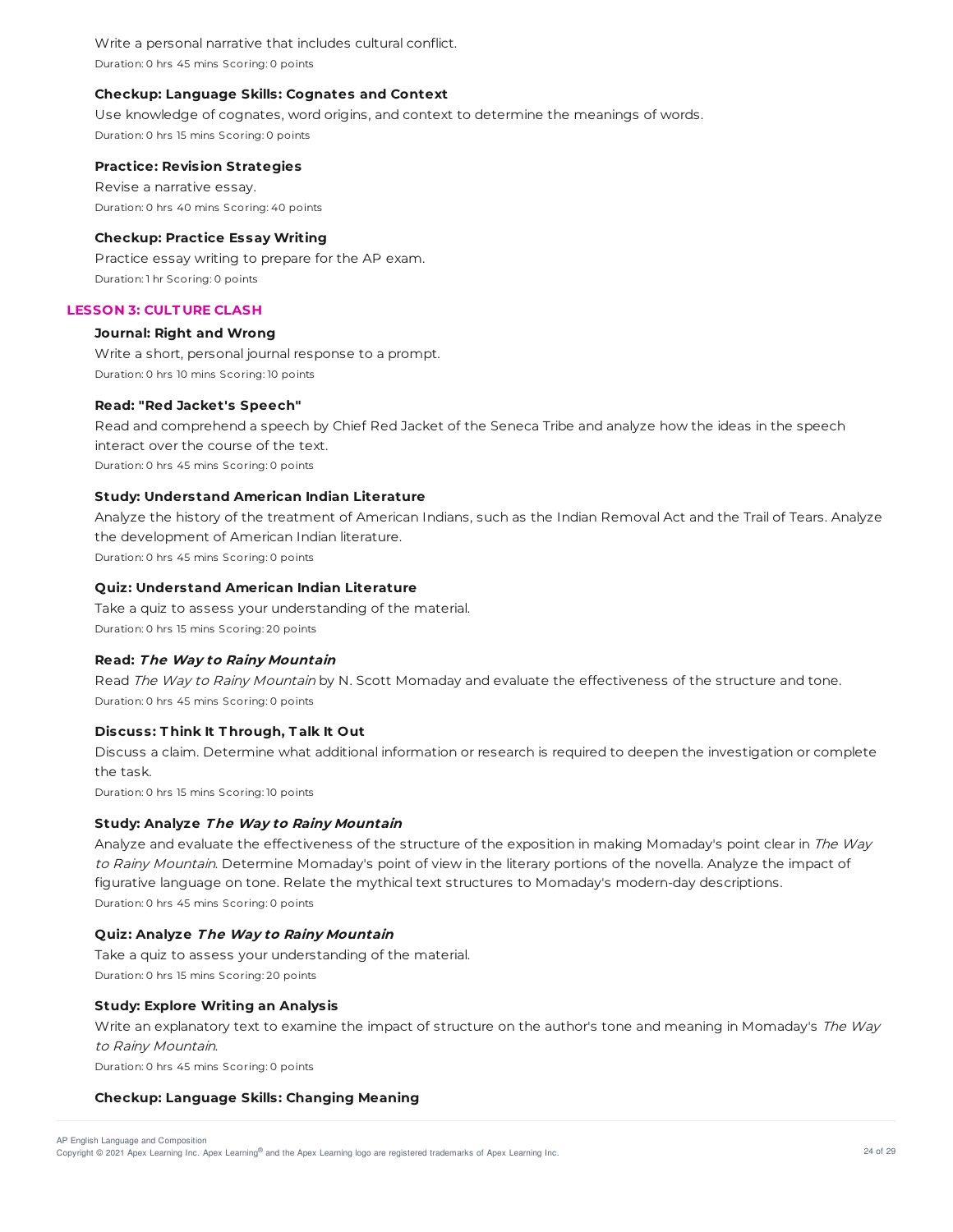Identify words and terms that have gone out of acceptable use. Change contested words to appropriate alternatives. Duration: 0 hrs 15 mins Scoring: 0 points

### **Practice: Revision Strategies**

Revise an analysis essay. Duration: 0 hrs 40 mins Scoring: 40 points

### **Checkup: Practice Essay Writing**

Practice writing an essay to prepare for the AP exam. Duration: 1 hr Scoring: 0 points

#### **LESSON 4: WRAP-UP: FRACT URED IDENT IT IES**

#### **Review: Fractured Identities**

Prepare for the unit test by reviewing key concepts and skills. Duration: 0 hrs 50 mins Scoring: 0 points

### **T est (CS): Fractured Identities**

Take a computer-scored test to assess what you have learned in this unit. Duration: 0 hrs 30 mins Scoring: 38 points

#### **T est (T S): Fractured Identities**

Take a teacher-scored test to assess what you have learned in this unit. Duration: 0 hrs 30 mins Scoring: 45 points

# **UNIT 9: THE INFLUENCE OF SCIENCE AND TECHNOLOGY**

# **LESSON 1: HUMANS AND T HE ENVIRONMENT**

### **Journal: Are We Responsible?**

Write a short, personal journal response to a prompt. Duration: 0 hrs 10 mins Scoring: 10 points

#### **Read: "T here Will Come Sof t Rains," "T he Last Wolf," and "Homework"**

Read and comprehend three poems from distinctly different time periods and perspectives that share a similar message about humans and the environment. Duration: 0 hrs 45 mins Scoring: 0 points

### **Study: Understand Humans and the Environment**

Analyze the growing concern about Earth's resources, the scientific debate about global warming, and "green" literature. Duration: 0 hrs 45 mins Scoring: 0 points

#### **Quiz: Understand Humans and the Environment**

Take a quiz to assess your understanding of the material. Duration: 0 hrs 15 mins Scoring: 20 points

### **Read: A Chapter f rom The World Without Us**

Read a chapter from The World Without Us by Alan Weisman and analyze and evaluate the effectiveness of the structure of the author's argument. Duration: 0 hrs 45 mins Scoring: 0 points

### **Discuss: T hink It T hrough, T alk It Out**

Discuss a claim. Clarify, verify, or challenge ideas and conclusions. Duration: 0 hrs 15 mins Scoring: 10 points

#### **Study: Analyze a Chapter f rom The World Without Us**

Analyze and evaluate the effectiveness of the structure Weisman uses in his argument. Determine the main idea of Weisman's text.

Duration: 0 hrs 45 mins Scoring: 0 points

### **Quiz: Analyze a Chapter f rom The World Without Us**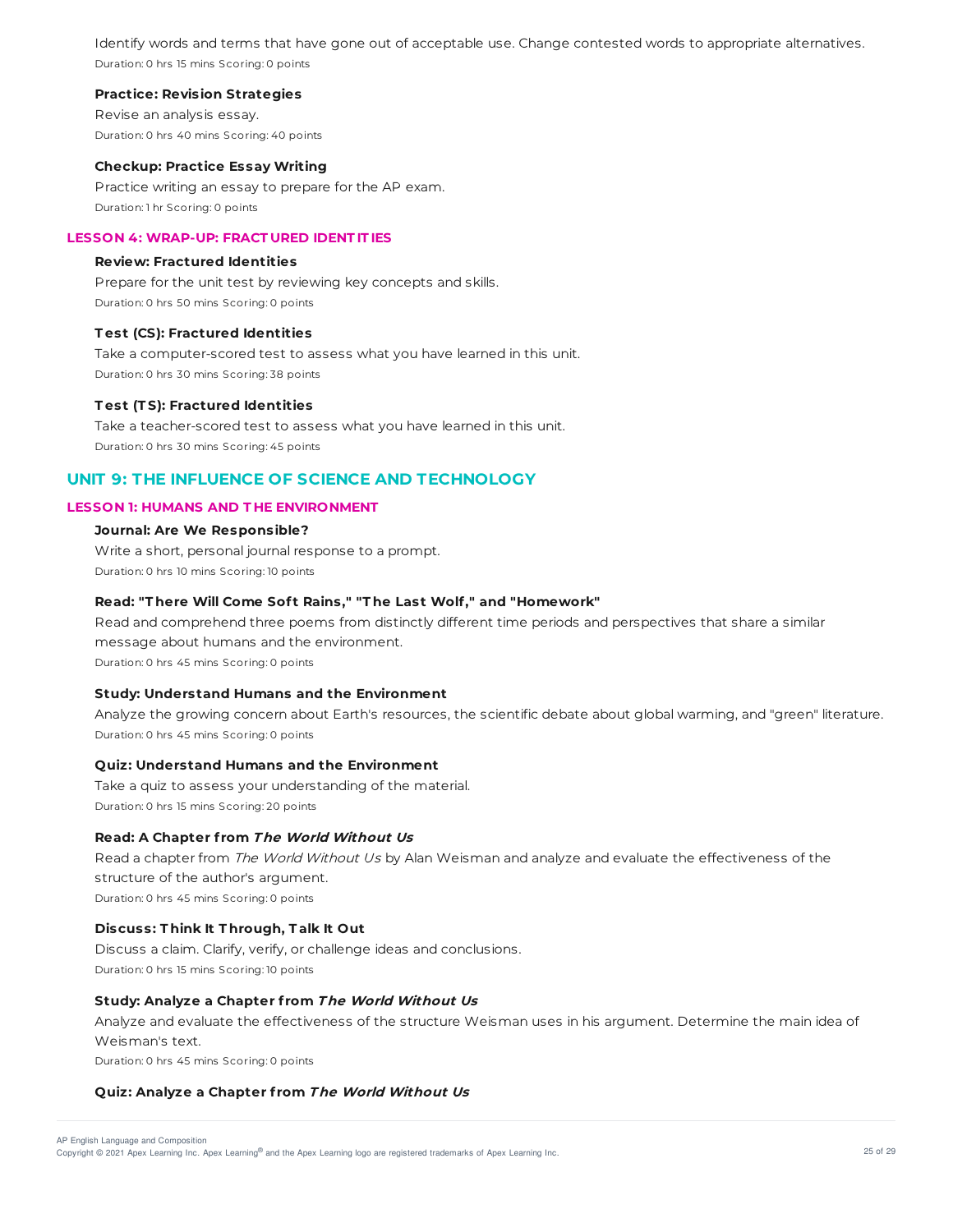Take a quiz to assess your understanding of the material. Duration: 0 hrs 15 mins Scoring: 20 points

# **Study: Explore Writing, Presenting, and Publishing an Explanatory Article**

Write an explanatory text or article about an environmental problem or solution. Integrate and evaluate multiple sources of information presented in different media or formats. Duration: 0 hrs 45 mins Scoring: 0 points

### **Checkup: Language Skills: Comparisons**

Use precise language and techniques such as metaphor, simile, and analogy to manage the complexity of a topic. Duration: 0 hrs 15 mins Scoring: 0 points

### **Project: Revision Strategies**

Revise an article into a speech. Duration: 0 hrs 45 mins Scoring: 60 points

# **Read: "T he Obligation to Endure" f rom Silent Spring**

Read "The Obligation to Endure" from Silent Spring. Duration: 0 hrs 45 mins Scoring: 0 points

# **Study: "T he Obligation to Endure" f rom Silent Spring**

Analyze "The Obligation to Endure" from *Silent Spring* for metaphors and Carson's tone. Duration: 0 hrs 45 mins Scoring: 0 points

# **Quiz: "T he Obligation to Endure" f rom Silent Spring**

Take a quiz to assess your understanding of the material. Duration: 0 hrs 15 mins Scoring: 20 points

### **Checkup: Practice Multiple Choice**

Practice for the AP exam with multiple choice questions. Duration: 1 hr Scoring: 0 points

# **LESSON 2: HUMANS AND MEDIA**

# **Journal: Does T .V. Impact Us?**

Write a short, personal journal response to a prompt. Duration: 0 hrs 10 mins Scoring: 10 points

### **Read: Amusing Ourselves to Death**

Summarize the text Amusing Ourselves to Death and analyze the structure of the author's argument. Duration: 0 hrs 45 mins Scoring: 0 points

### **Study: Understand the Impact of T echnology**

Analyze the impact of technology, science fiction, and our interactions with media, and how that has affected the way we think. Duration: 0 hrs 45 mins Scoring: 0 points

### **Quiz: Understand the Impact of T echnology**

Take a quiz to assess your understanding of the material. Duration: 0 hrs 15 mins Scoring: 20 points

### **Read: Bradbury and Vonnegut**

Analyze the impact of setting and the way the characters are introduced and developed in stories by Kurt Vonnegut Jr. and Ray Bradbury. Duration: 0 hrs 45 mins Scoring: 0 points

# **Discuss: T hink It T hrough, T alk It Out**

Discuss a claim. Ensure a hearing for a full range of positions on a topic or issue. Duration: 0 hrs 15 mins Scoring: 10 points

### **Study: Analyze Bradbury and Vonnegut**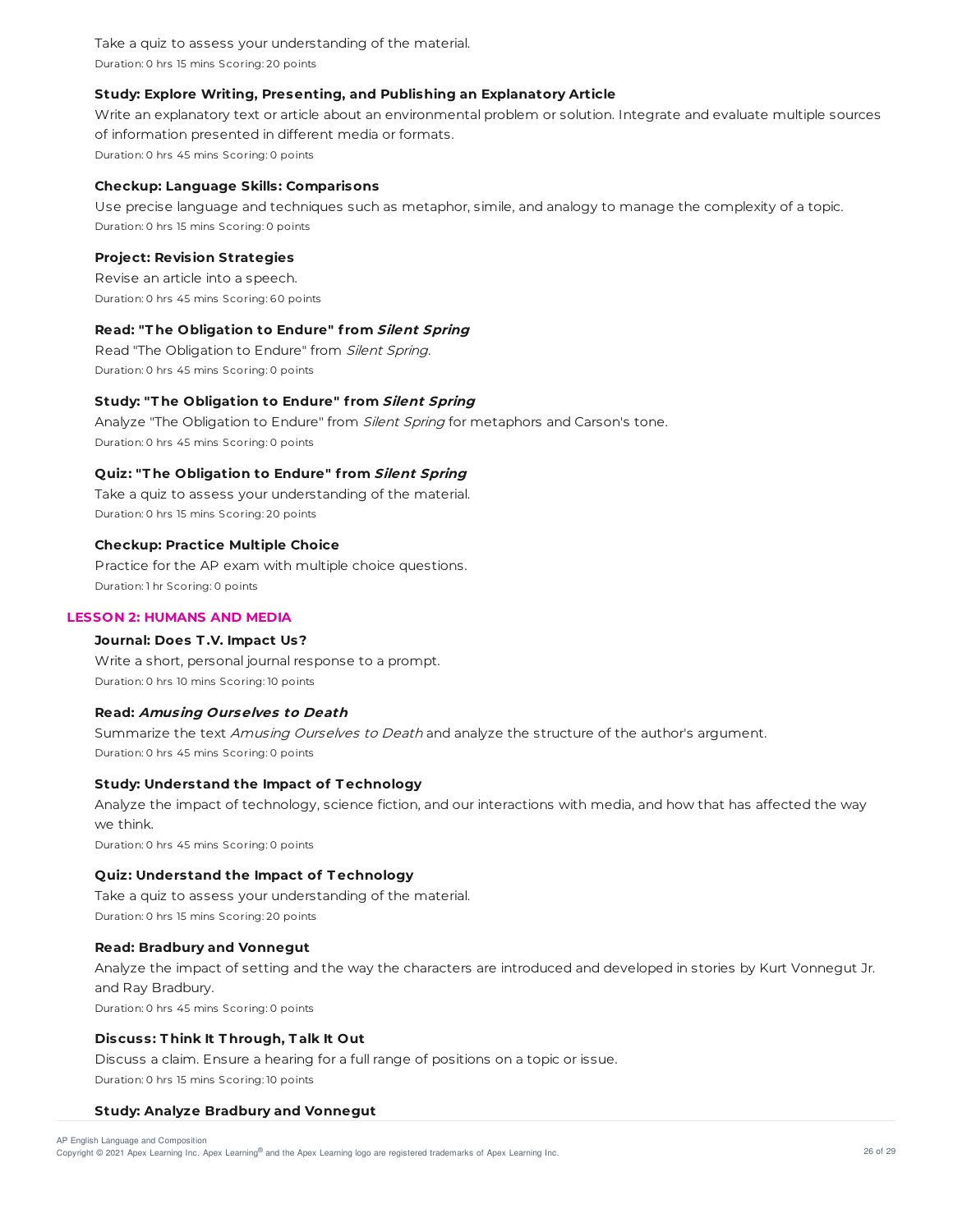Analyze the impact of setting and the way the characters are introduced and developed in stories by Kurt Vonnegut Jr. and Ray Bradbury. Analyze how the stories comment on the role of entertainment in our society. Duration: 0 hrs 45 mins Scoring: 0 points

## **Quiz: Analyze Bradbury and Vonnegut**

Take a quiz to assess your understanding of the material. Duration: 0 hrs 15 mins Scoring: 20 points

### **Study: Explore Writing an Argument**

Write an argument to support a claim. Develop the claim and the counterclaims thoroughly, addressing the possible biases of the audience. Duration: 0 hrs 45 mins Scoring: 0 points

### **Checkup: Language Skills: Fragments and Run-ons**

Identify fragments and run-ons. Use punctuation to correct fragments and run-ons. Duration: 0 hrs 15 mins Scoring: 0 points

### **Practice: Revision Strategies**

Revise a persuasive essay. Duration: 0 hrs 40 mins Scoring: 40 points

#### **Read: "Is Google Making Us Stupid?"**

Read Nicholas Carr's "Is Google Making Us Stupid?" Duration: 0 hrs 45 mins Scoring: 0 points

### **Study: Analyze "Is Google Making Us Stupid?"**

Analyze "Is Google Making Us Stupid?" for pacing, tone and evidence. Duration: 0 hrs 45 mins Scoring: 0 points

#### **Quiz: Analyze "Is Google Making Us Stupid?"**

Take a quiz to assess your understanding of the material. Duration: 0 hrs 15 mins Scoring: 20 points

#### **Checkup: Practice Essay Writing**

Practice essay writing to prepare for the AP exam. Duration: 1 hr Scoring: 0 points

### **LESSON 3: HUMANS AND MACHINES**

# **Journal: Humans and Machines**

Write a short, personal journal response to a prompt. Duration: 0 hrs 10 mins Scoring: 10 points

# **Read: "T he Coming Merging of Mind and Machine"**

Read "The Coming Merging of Mind and Machine" by Ray Kurzweil and evaluate the effectiveness of the structure the author uses in his article. Duration: 0 hrs 45 mins Scoring: 0 points

# **Study: Combining Human and Machine**

Analyze the intersection of humans and machines, and how science fictions writers explore idea that the combination of something organic and something man-made will change the world. Duration: 0 hrs 45 mins Scoring: 0 points

# **Quiz: Understand Combining Human and Machine**

Take a quiz to assess your understanding of the material. Duration: 0 hrs 15 mins Scoring: 20 points

### **Read: "Exhalation"**

Read and comprehend "Exhalation" by Ted Chiang and determine two or more themes of the text. Duration: 0 hrs 45 mins Scoring: 0 points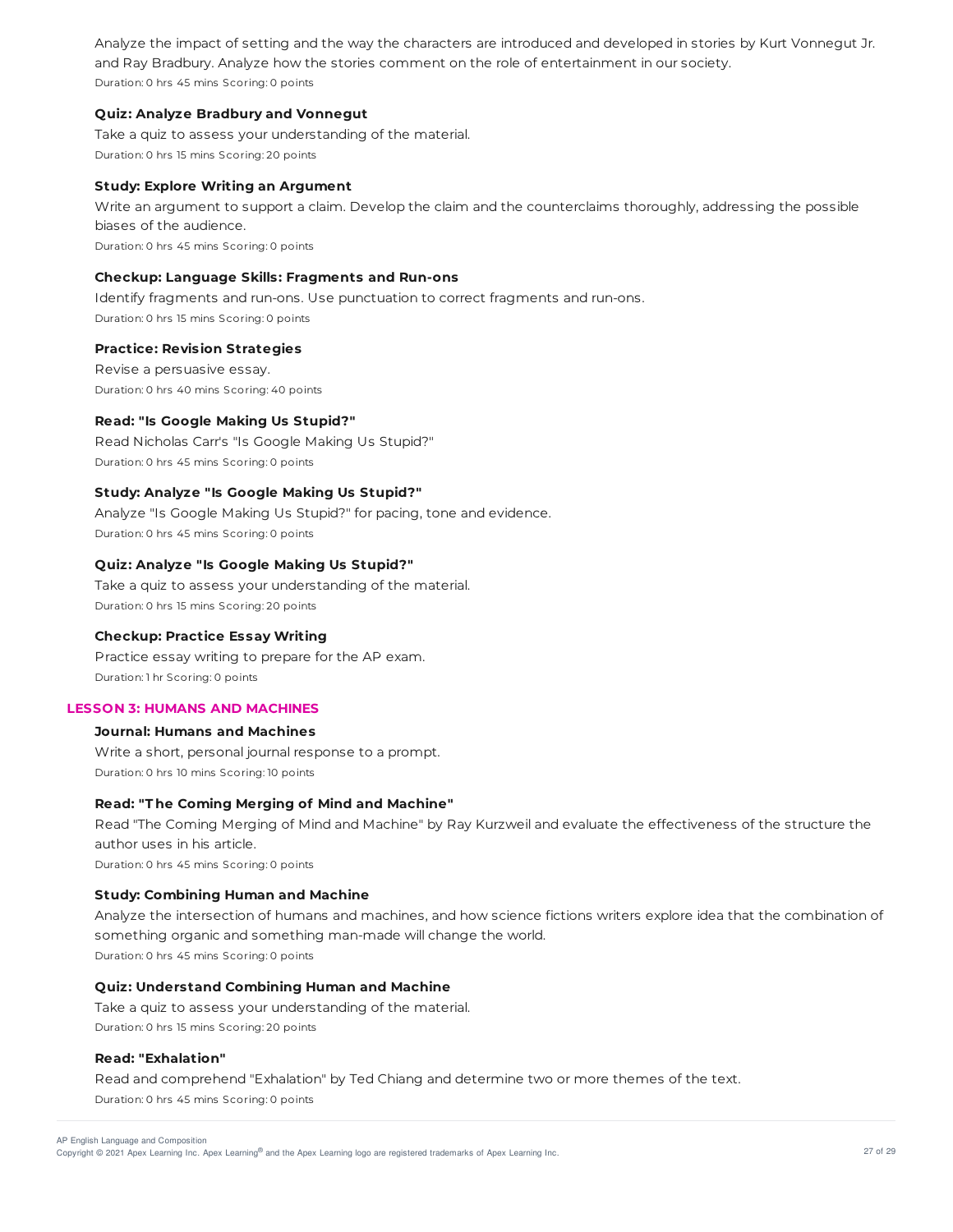## **Discuss: T hink It T hrough, T alk It Out**

Discuss a claim. Pose and respond to questions that probe reasons and evidence. Duration: 0 hrs 15 mins Scoring: 10 points

#### **Study: Analyze "Exhalation"**

Analyze the way the main character is introduced and developed in "Exhalation" by Ted Chiang. Determine two or more themes of the text and analyze how they interact and build on each other. Duration: 0 hrs 45 mins Scoring: 0 points

## **Quiz: Analyze "Exhalation"**

Take a quiz to assess your understanding of the material. Duration: 0 hrs 15 mins Scoring: 20 points

#### **Study: Explore Writing an Analysis**

Write an explanatory text about the dual message of Chiang's story. Analyze "Exhalation." Duration: 0 hrs 45 mins Scoring: 0 points

# **Checkup: Language Skills: Strong Verbs**

Recognize weak verb construction. Revise sentences to include strong verbs. Duration: 0 hrs 15 mins Scoring: 0 points

# **Practice: Revision Strategies**

Revise an analysis essay. Duration: 0 hrs 40 mins Scoring: 40 points

### **Read: "T he Ends of the World as We Know T hem"**

Read and analyze Jared Diamond's "The Ends of the World as We Know Them." Duration: 0 hrs 45 mins Scoring: 0 points

### **Study: Analyze "T he Ends of the World as We Know T hem"**

Analyze "The Ends of the World as We Know Them" for empirical evidence and Diamond's claim. Duration: 0 hrs 45 mins Scoring: 0 points

# **Quiz: Analyze "T he Ends of the World as We Know T hem"**

Take a quiz to assess your understanding of the material. Duration: 0 hrs 15 mins Scoring: 20 points

### **Checkup: Practice Essay Writing**

Practice writing an essay to prepare for the AP exam. Duration: 1 hr Scoring: 0 points

### **LESSON 4: WRAP-UP: T HE INFLUENCE OF SCIENCE AND T ECHNOLOGY**

## **Review: T he Influence of Science and T echnology**

Prepare for the unit test by reviewing key concepts and skills. Duration: 0 hrs 50 mins Scoring: 0 points

### **T est (CS): T he Influence of Science and T echnology**

Take a computer-scored test to assess what you have learned in this unit. Duration: 0 hrs 30 mins Scoring: 50 points

### **T est (T S): T he Influence of Science and T echnology**

Take a teacher-scored test to assess what you have learned in this unit. Duration: 0 hrs 30 mins Scoring: 45 points

# **UNIT 10: SEMESTER WRAP-UP**

# **LESSON 1: WRAP-UP**

### **Review: Wrap-Up**

Prepare for the semester exam by reviewing key concepts covered in this semester.